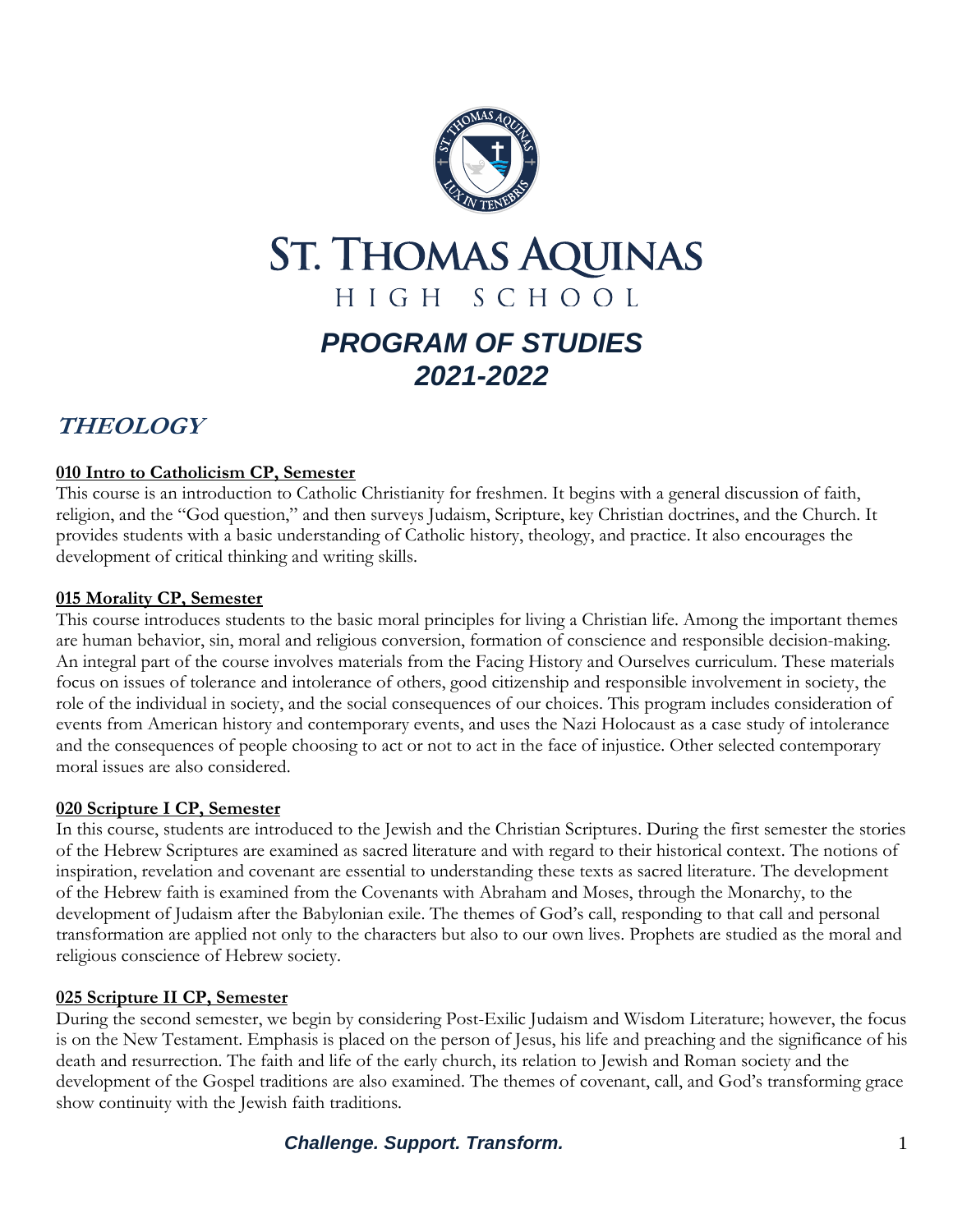#### **030 Social Justice CP, Semester**

This course develops an awareness of Christian social teaching grounded in the Catholic tradition, including Scripture, Papal Encyclicals and the Pastoral Letters of the U.S. Catholic Bishops. It also addresses a variety of controversial issues which challenge our society. These include poverty, world hunger, prejudice, racism, war and peacemaking, abortion, and capital punishment. The course provides a better understanding of both the facts regarding these issues and the relevant Christian principles and values. It examines the role of debate and controversy in a democratic society and the importance of analyzing and understanding the reasons for each position. Students are challenged to have well informed consciences and commitments on moral issues. The course focuses on questions such as "What difference can an individual make?" and "What is the appropriate role of government in dealing with social issues?"

#### **033 Christianity and Ethics CP, Semester**

You've been told your whole life what right and wrong is. In this Ethics course we look at this a little more carefully. Is there actually a right and wrong, or are these, as some have claimed, just a matter of what I (the individual) or we (the culture) decide? What actually  $\underline{IS}$  right and wrong, and how can we know this? And what, if anything, does the concept of right and wrong have to do with what it means to be human? What does human nature have to do with morality? Maybe everything. Finally, how might the Gospel shed light on this discussion? This course is for the person who is willing to look in greater depth at some very important ideas that we may until now have simply taken for granted.

#### **035 World Religions CP, Semester**

World Religions introduces students to some of the world's major religious traditions. This course will include the study of the Western monotheistic religion Islam and the Eastern religious tradition of Hinduism and Buddhism. In each case students will examine the historical development of the traditions, the basic beliefs, and the religious practices—including forms of worship and prayer, sacred stories, and scriptures. Student research and presentations will cover a variety of other religious traditions such as Judaism, Taoism, Shinto, Confucianism, Sikhism, and Primal religions.

#### **047 Philosophy of the Human Person CP, Semester**

This course will explore the nature of the human person. Topics will include the role of emotions in life, human nature as social beings, the desires for understanding and knowledge, and moral decision making. We will explore the full range of human desires and striving for their fulfillment in the quest for a fulfilling life. We consider visual arts, music and film as expressions of human meaning and value.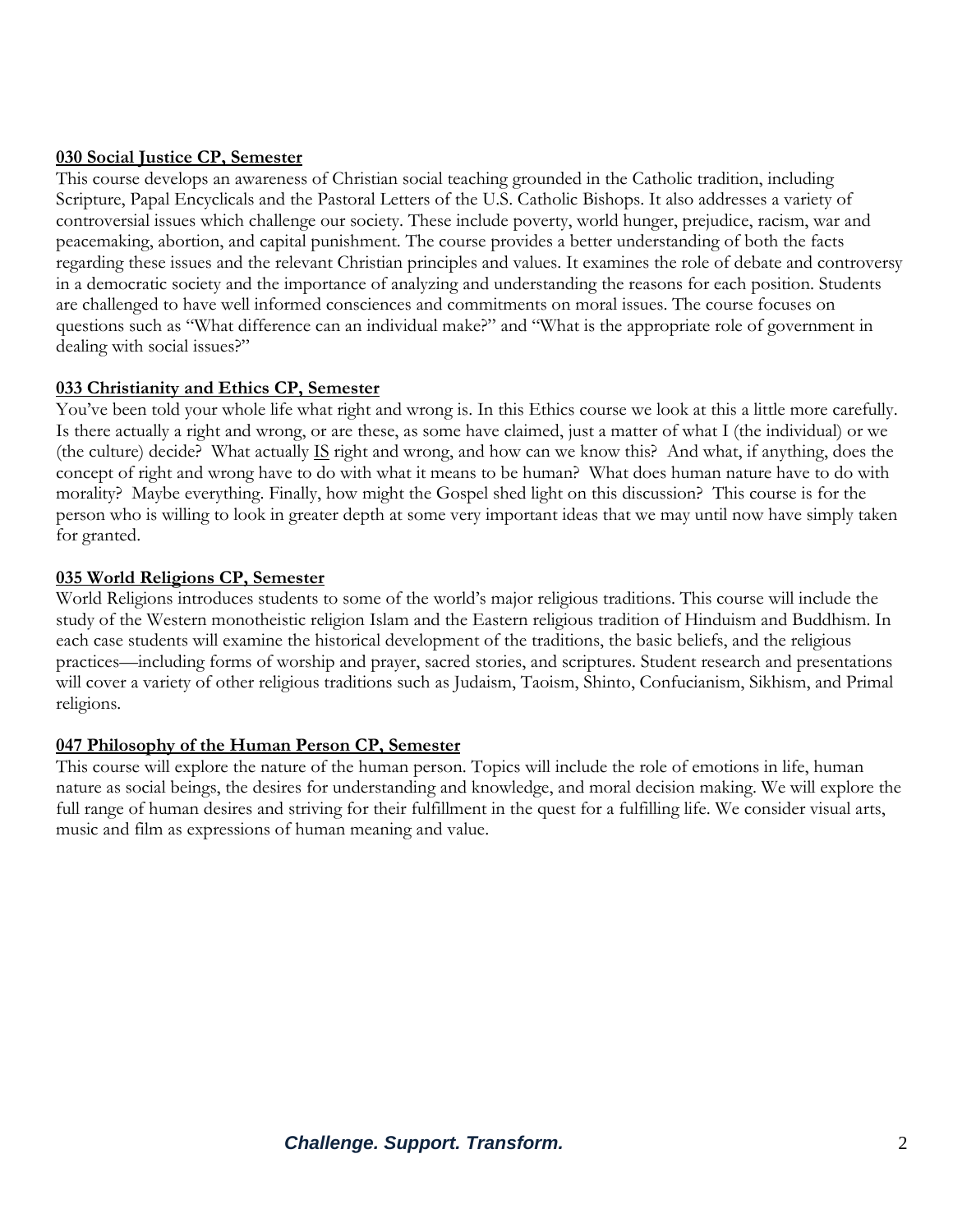## **ENGLISH**

The goal of the English and Fine Arts Department is to properly place students in the course best suited to meet their needs, ensuring academic growth and success, while challenging all students appropriately. Recommendation that a student take Honors or AP English is based on class performance during the prior year as well as on an assessment tool administered in the spring semester; the recommendation is made by the student's current English teacher.

A student taking the Honors level English class should be able to read at a steady pace, with a strong level of comprehension; have the motivation and self-discipline to complete reading independently and on time; be able to understand complex reading beyond the literal level; be able to understand key ideas and to articulate them in writing and speaking; be able to write with minimal errors in sentence structure, spelling and usage and with an appropriate level of sophistication; and be interested and engaged in class discussion. AP students should have exceptional ability in each of these areas. Ideally, Honors and AP students are independent thinkers, self-motivated learners and genuinely curious individuals.

#### **110 English 9 CP, Full Year**

Students in English 9 CP begin the year with a focus on writing skills, laying the foundation for writing strong paragraphs and essays. The basics of writing mechanics and usage are woven into the course throughout the year, as is vocabulary study of Greek word roots. Students work on reading stamina and comprehension, as well as critical thinking and discussion skills, through study of several classic works and an ongoing program of choice reading. The foundations of further study of literature are set in this course, which includes the four major genres and basic literary terms. Students read four to six major works throughout the year, along with material from the textbook and classical mythology.

#### **Note:** *Placement is determined by placement exam and English faculty review.*

#### **115 English 9 Honors, Full Year**

Students in English 9 Honors begin the year with a focus on writing skills, laying the foundation for writing strong paragraphs and essays. The basics of writing mechanics, grammar, and usage are woven into the course throughout the year, as is vocabulary study of Greek word roots. Students in the Honors level are expected to have strong comprehension skills, so the pacing and depth of this course are more advanced. As students work through a number of classic works, they practice critical thinking, making inferences, generating discussion and presenting ideas in both speaking and writing. The foundations of further study of literature are set in this course, which includes the four major genres of literature and basic literary terms. Students read five to eight major works throughout the year, along with material from the textbook and classical mythology.

#### **Note:** *Placement is determined by placement exam and English faculty review.*

#### **120 English 10 CP, Full Year**

Students in the sophomore year continue to hone their reading and writing skills through a study of works from British Literature. As they study works from medieval times to the modern era, students encounter a wide variety of poetry, fiction and drama. Writing skills and analytical thinking skills are developed further through a number of assignments related to the literature studied, with particular emphasis on the development and defense of a thesis in essay form. Vocabulary study focuses on the Latin roots found in English. Four to six major works will be required as outside readings in addition to readings in the textbook.

#### **125 English 10 Honors, Full Year**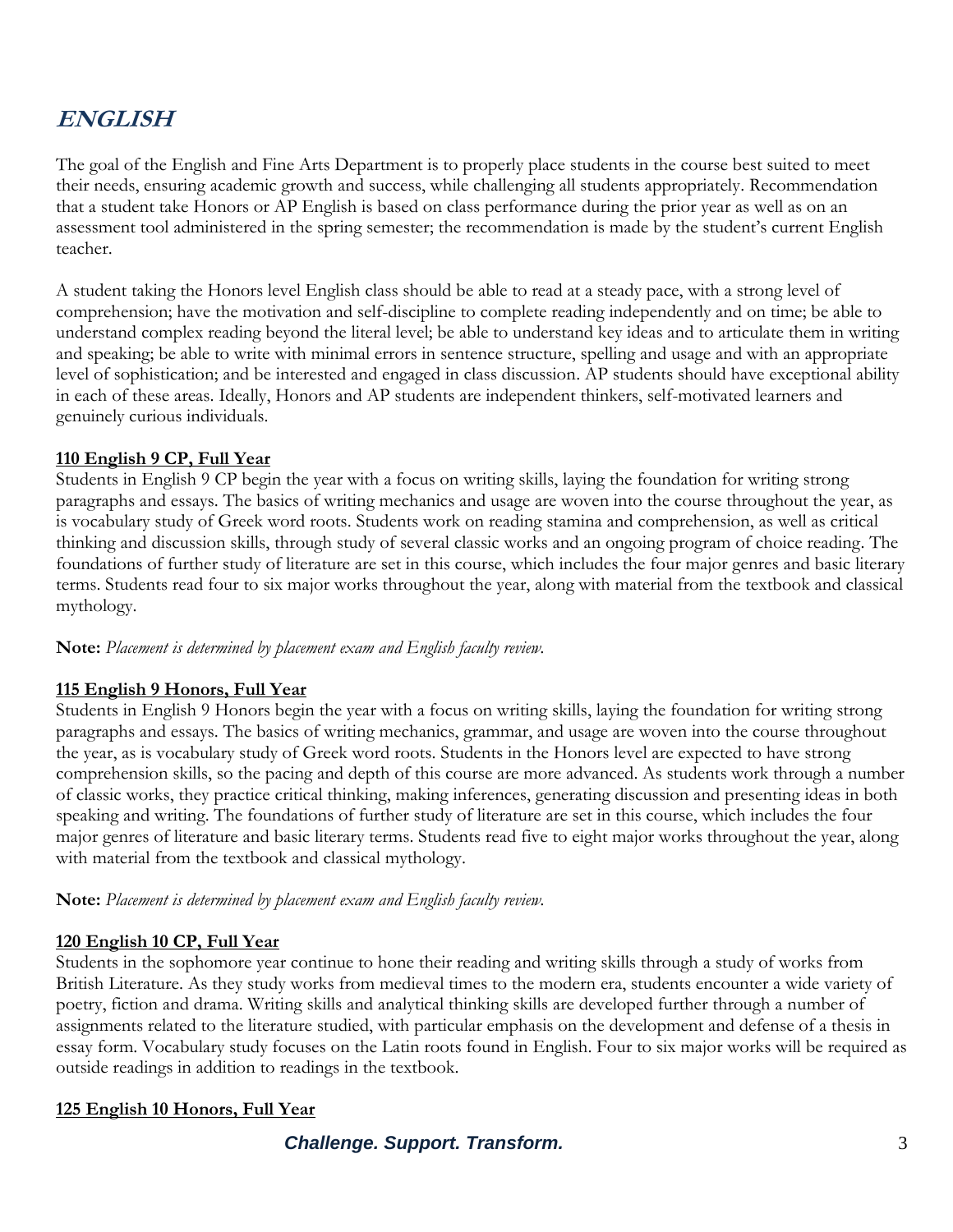Sophomores at the Honors level continue to sharpen their reading, writing and critical thinking skills as they encounter a chronological study of British Literature, with a focus on the literary periods from medieval times through the modern era. Students read and study a wide variety of poetry, drama, and fiction, learning to recognize the elements of each literary period, and the ideas and cultures which informed them. At the Honors level, students will also begin to explore ideas about literature through critical reading and analysis. Writing skills and analytical thinking skills are developed further through a number of assignments related to the literature studied, with particular emphasis placed on the development and defense of a thesis in essay form. Vocabulary study will focus on the Latin roots found in English. Six to eight novels and plays will be required in addition to readings in the textbook.

**Note:** *Placement in an honors-level course is determined by the teacher of the previous year's English course.*

## **130 English 11 - American Literature CP, Full Year**

Juniors pursue a study of American Literature from its foundations in the seventeenth century through the twentyfirst century. American Literature is correlated to U.S. History as much as possible, so that students can discover the many connections between them, and recognize the larger ideas that have shaped our culture, and continue to impact our place in the world. The mechanics of a significant research paper are taught at this level and essays which require critical thinking and analysis related to the readings are required throughout the year. *All juniors are required to write a major research paper in the fall semester, and to present a speech on a topic related to American history and culture in the spring*. *Four to six major works will be required as outside readings in addition to readings in the textbook.*

## **135 English 11 - American Literature Honors, Full Year**

At the Honors level, juniors pursue a study of American Literature from its roots in Puritan New England through the twenty first century. Emphasis is placed on relating the literature studied to the US History course students are taking at the same time, and students are encouraged to seek connections between the two courses. Literary works are studied in their original context, in order to trace the development of ideas, art and culture that have shaped America's place in the world. The development of literary styles from romanticism to modernism is examined in relation to the American experience. The mechanics of a significant research paper are taught at this level. *All juniors are required to write a major research paper in the fall semester, and to present a speech on a topic related to American history and culture in the spring. Six to eight major works will be required in addition to readings in the textbook.*

**Note:** *Placement in an honors-level course is determined by the teacher of the previous year's English course.*

## **138 AP English Language and Composition, Full Year**

This AP English Language course is designed to help exceptional language arts students become skilled readers of prose written in a variety of periods, disciplines and rhetorical contexts, and to become skilled writers who can compose for a variety of purposes. The skills will be developed through extensive study of primarily American literature of various genres. As stated on College Board website, this course "requires students to develop evidencebased analytic and argumentative essays that proceed through several stages or drafts. Students evaluate, synthesize, and cite research to support their arguments. Additionally, students read and analyze the rhetorical elements and their effects in non-fiction texts, including graphic images as forms of text, from many disciplines and historical periods." All students are required to take the AP exam in May. *This course fulfills the requirement for English 11. All juniors are required to write a major research paper in the fall semester, and to present a speech on a topic related to American history and culture in the spring. Six to eight major works will be required as outside readings in addition to readings in the textbook.* 

**Note:** *Students are required to purchase a number of additional books for this class.*

**Prerequisite:** *Placement in an AP-level course is determined by the teacher of the previous year's English course.*

## *Challenge. Support. Transform.* 4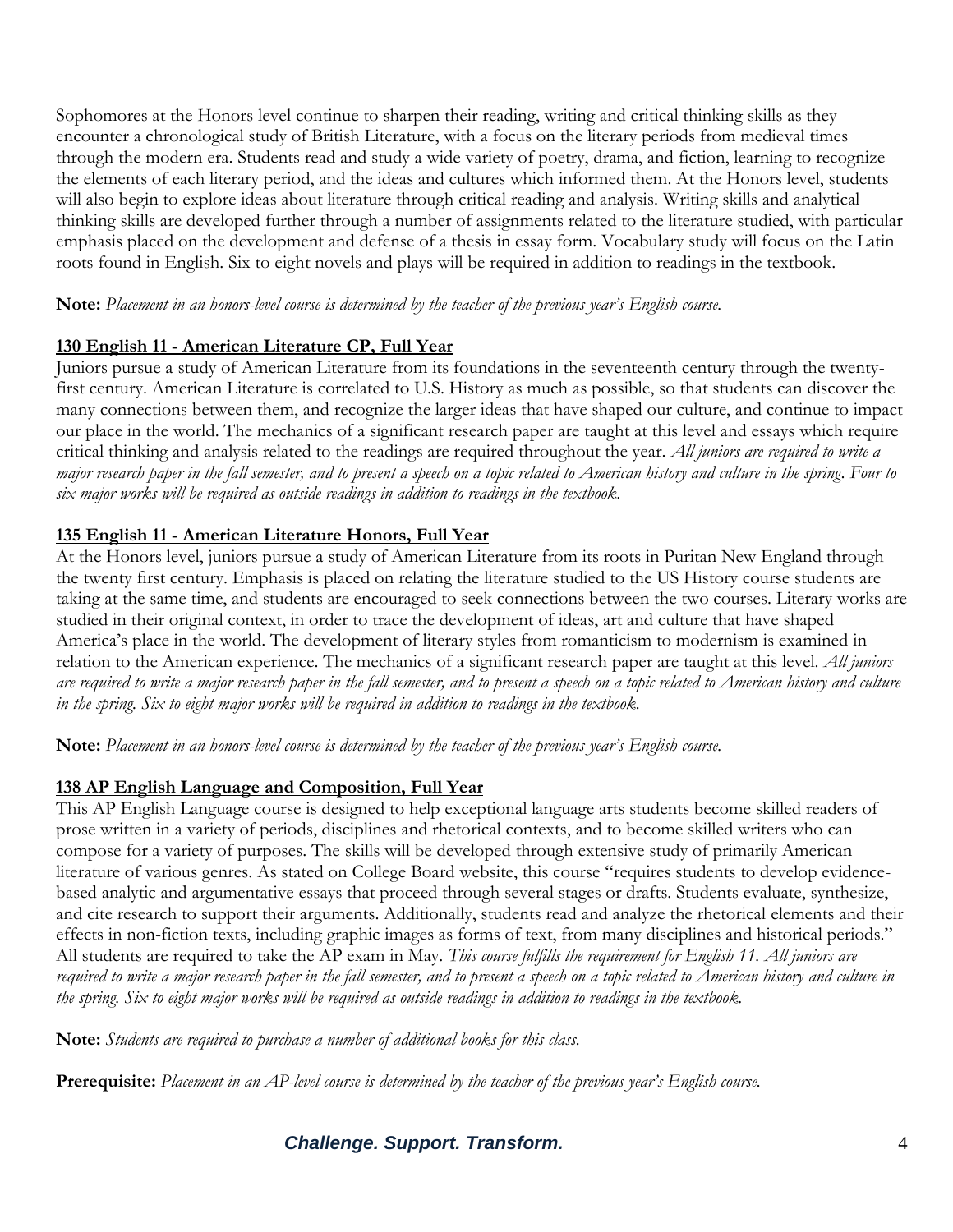**Note: Seniors are required to take either the full-year AP English Literature and Composition course, or to take Senior English: The Search for Self in the fall semester and one of several English electives in the spring semester. In the first semester, all Senior English courses and AP English 12 will include a personal narrative writing component to help with college application essays. In the second semester, all Senior Elective courses culminate in the Senior Presentation.**

#### **140 English 12: The Search for Self CP, Semester 1**

Who will I become and how will I get there? Am I in control of my own destiny? How do I know what's real? What's true? What's right? Every human being wonders about these questions, especially at times of transition. The Senior English course focuses on the themes of identity, self-discovery and self-definition. Through study of a variety of literary works, students explore the individual in relation to the self, to the community and to God. Literary works taken from the scope of world literature include *Oedipus Rex*, *Hamlet*, and an assortment of more modern works. Writings include the personal narrative as well as literary analysis. Students are expected to be knowledgeable about and responsible for accurate research documentation. *Four to six major works will be required in addition to shorter assigned readings.*

**Note:** *Each student must achieve a passing grade for the semester in order to receive credit. Graduation requires that the student pass both semesters of Senior English. All seniors, except those enrolled in Advanced Placement English, must take Senior English at either the H or CP level.*

#### **145 English 12: The Search for Self Honors, Semester 1**

Who will I become and how will I get there? Am I in control of my own destiny? How do I know what's real? What's true? What's right? Every human being wonders about these questions, especially at times of transition. The Senior English Honors course focuses on the themes of identity, self-discovery and self-definition. Through a variety of literary works, students explore the individual in relation to the self, to the community and to God. Literary works are taken from the scope of world literature, including an assortment of modern works. Students will be expected to draw on their knowledge of literary periods and cultures and to explore critical thinking about the literary works studied. In writing, the emphasis will be on the personal narrative, and literary analysis. Students are expected to be knowledgeable about and responsible for accurate research documentation. Reading and discussing four to six major works (novels, plays, and short story collections) are required. Additional, smaller works (poems, essays) will also be used.

**Note:** *Each student must achieve a passing grade for the semester in order to receive credit. Graduation requires that the student pass both semesters of Senior English. All seniors, except those enrolled in Advanced Placement English, must take Senior English at either the H or CP level. Placement in an honors-level course is determined by the teacher of the previous year's English course.* 

#### **147 AP English Literature and Composition, Full Year**

The AP English class for highly motivated seniors focuses on literary analysis through a careful study of each of the major genres of literature: fiction, poetry, and drama. Students read a large number of challenging works, engage in literary analysis and write extensively. The course is intended to provide students with a college level literature course, and to prepare them for the A.P. examination in May. Students often complete work independently, and lead team discussions; willingness to participate and actively engage with the text is essential for students in this class. This course will fulfill the requirement for a full credit of English in the senior year. Students are required to take the AP Exam in May.

**Note:** *Students must purchase a college level anthology and a number of supplemental novels.* 

*Challenge. Support. Transform.* 5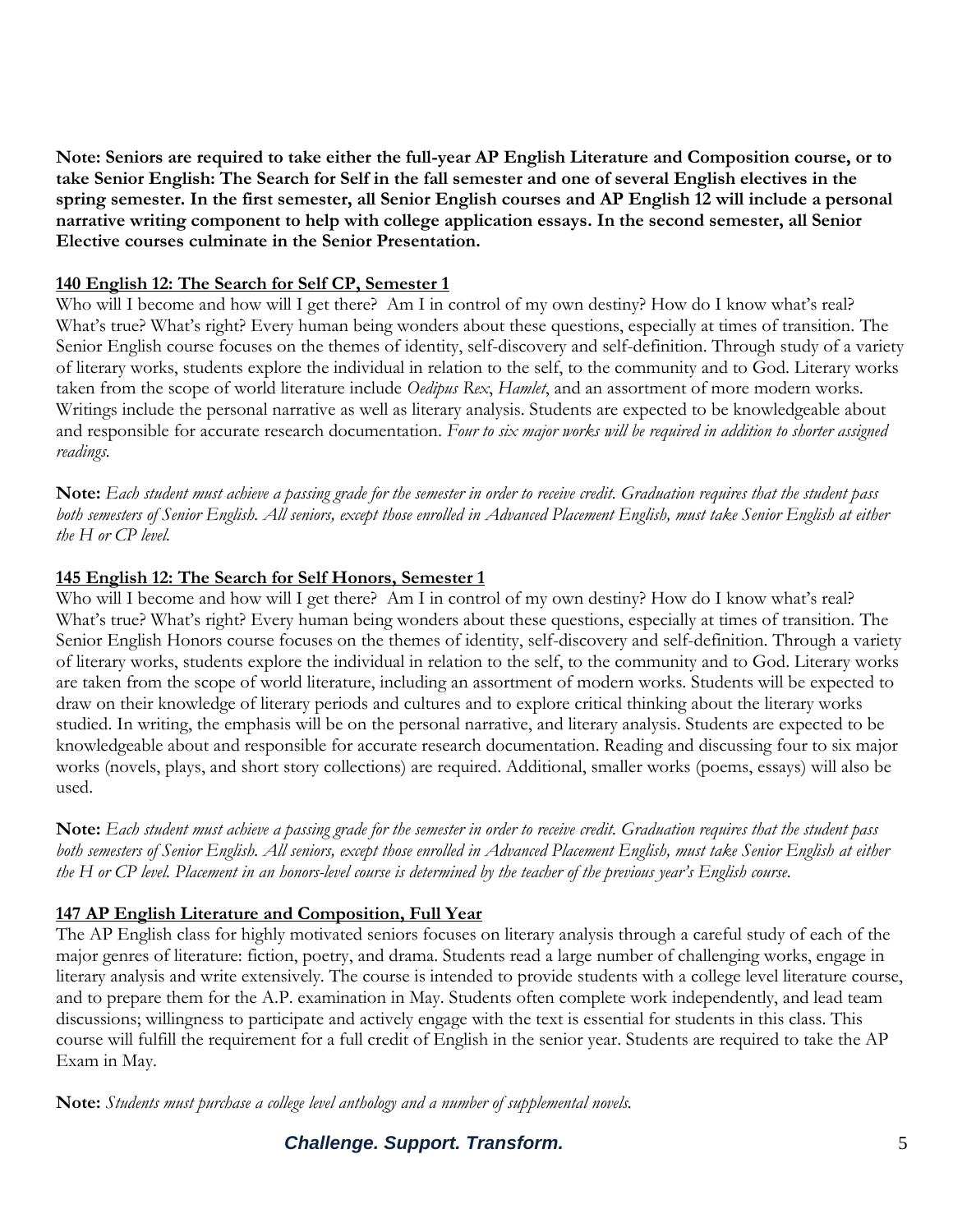**Prerequisite:** *English 11 Honors or AP Language and Composition. Placement in an AP-level course is determined by the teacher of the previous year's English course.*

#### **148 Holocaust Literature: Resistance and Survival CP, Semester 2**

With each story shared by survivors of the Holocaust, we carry their legacy forward. This course is an opportunity for seniors to revisit this topic as upperclassmen, specifically to focus on resistance movements and acts of rebellion in World War II that saved Jewish lives. Through memoir and historical fiction, we will explore the resilience of humanity, bear witness to their struggle for survival, and say "never again" to genocide. In this course, we will explore the works of authors such as Anthony Doerr and Jim Shepard as well as memoirs from survivors.

**Note:** *This course fulfills the English requirement for the second semester of senior year. This course culminates in the Senior Presentation.*

#### **149 Books That Matter! CP, Semester 2**

And the literary award goes to . . . . The National Book Awards (American literature), Nobel Prize, Newbery Medal (children's book), Printz Award (young adult), Edgar Award (mystery), Hugo Award & Nebula Award (science fiction and fantasy), Bram Stoker Award (horror), Women's Prize for Fiction, Pulitzer Prize (American fiction), Booker Prize (British or Irish fiction). These are just a handful of awards given to the best novels each year in a range of categories. In this course, we will explore a selection of award winning books from the past decade. What makes these works award winning? What characteristics from each category are praised? What larger issues and themes are explored, and what does this show about the current times? Class discussion is a critical part of this course, as students will help lead activities in whole group discussions and in book clubs. Students will further their writing and research skills in this course, culminating in a Senior Presentation.

**Note:** *This course fulfills the English requirement for the second semester of senior year. This course culminates in the Senior Presentation.*

#### **151 Diverse Voices CP, Semester 2**

This course will focus on the literature of American authors of color: Black, Latinx, Indigenous, Asian, and other voices of the 20th and 21st centuries. In particular it will look at the ways in which the American experience may vary, with a view towards understanding the diversity and beauty of our nation and its people. Possible authors include Toni Morrison, Amy Tan, Jhumpa Lahiri, Rudolfo Anaya, America Ferrera, Edwidge Danticat, Zora Neale Hurston, and Colson Whitehead.

**Note:** *This course fulfills the English requirement for the second semester of senior year. This course culminates in the Senior Presentation.*

#### **154 Mass Media and Popular Culture CP, Semester 2**

This course focuses on developing tools of critical analysis and active reading with which to view various media. Using critical questions, media deconstruction, and power of stories, students explore the impact of media and popular culture on human behavior, communication, and ethics. A large portion of the course is devoted to researching how values are presented in media, which will culminate with a value project. Additional assessments include written media deconstructions, discussion, collaborative and individual projects, and presentations.

**Note:** *This course fulfills the English requirement for the second semester of senior year. This course culminates in the Senior Presentation.*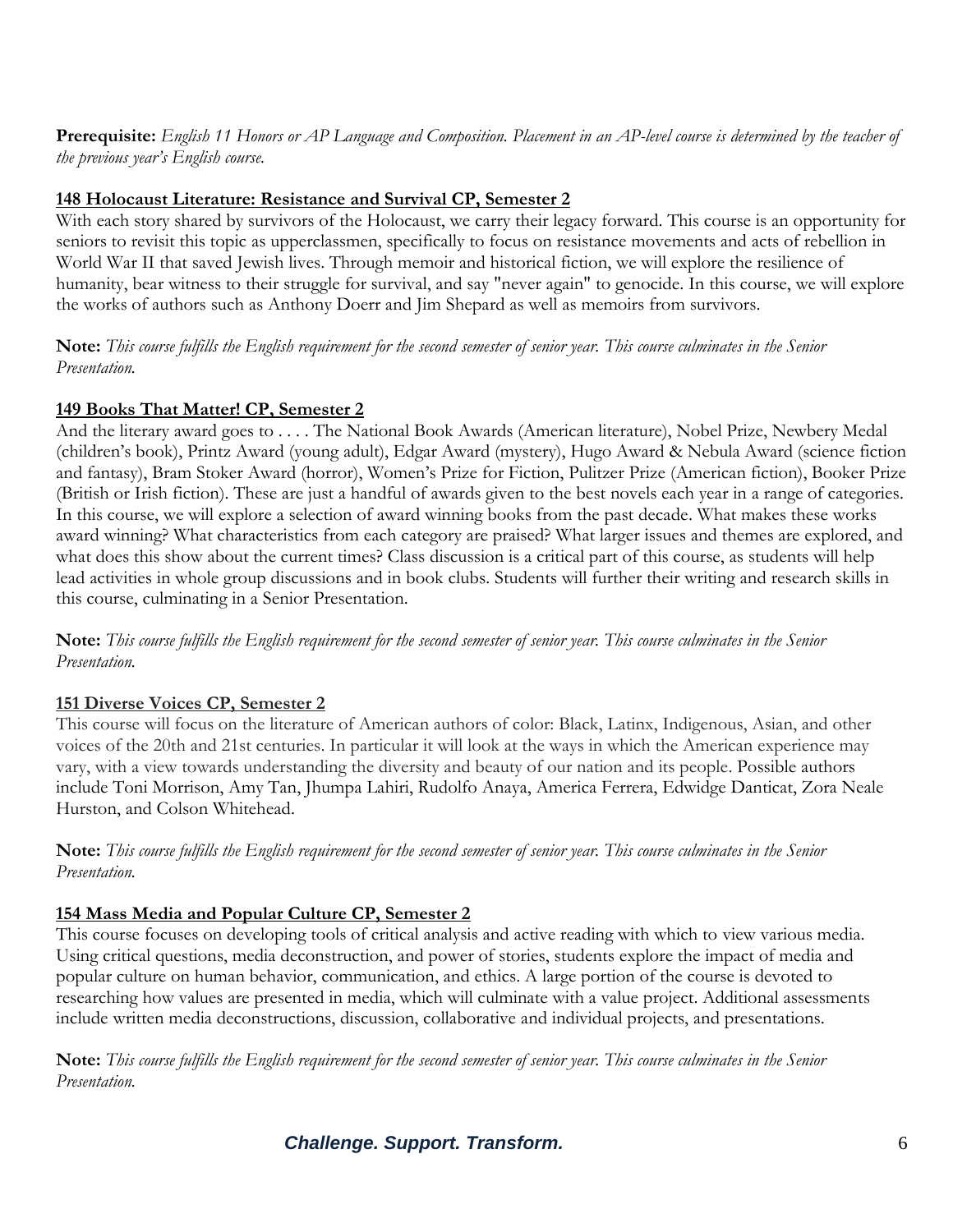#### **156 Mystery and Suspense: The Fascination of Horror CP, Semester 2**

Once an author places the focus of a story on plot, unfolding a mysterious tale, the elements of characterization and theme become minimal, but the effect on the reader becomes more intense. Since Edgar Allan Poe's tales of horror, writers have delved into the depths of the human mind and its capacity for terror, through stories of monsters, demons, ghosts and – perhaps scariest of all – the ways in which we scare ourselves. In this class, students examine the mystery and horror genres through the works of Poe, Henry James, H.P. Lovecraft, Agatha Christie, Stephen King and others.

**Note:** *This course fulfills the English requirement for the second semester of senior year. This course culminates in the Senior Presentation.*

#### **157 Science Fiction: The Literature of Ideas CP, Semester 2**

Famed Science Fiction writer Isaac Asimov once defined Science Fiction as "that branch of literature which is concerned with the impact of scientific advance upon human beings," but it has also been defined as "the literature of ideas." This second definition more accurately describes a constantly-developing and diverse literary genre that stretches the limits of imagination. Good science fiction, no matter the level of "science" it involves, challenges us to think beyond the traditional, the conventional and the ordinary. These authors drop us into imaginary worlds that often become eerily similar to our own earthly realities once we get past the differences on the surface of the settings. The challenging, provocative ideas found within these works make them so compelling. In this course we will explore works by thought-provoking authors, such as Kurt Vonnegut, Ursula Le Guin, and Philip K. Dick.

**Note:** *This course fulfills the English requirement for the second semester of senior year. This course culminates in the Senior Presentation.*

### **152 Finding Your Voice: A Writing Workshop CP, Semester**

This writing intensive class provides an opportunity for students to write in a variety of forms and styles, including personal narrative, fiction, drama and poetry. By examining short works written in each of these forms and experimenting with their own creations, students work on the craft of writing. Students study mentor texts in various genres and experiment with finding their own style and, most importantly, their own voice.

**Note:** *This course is open to juniors and seniors. It does NOT fulfill the English requirement for senior year.*

## **158 Speaking Up! - Public Speaking for the 21st Century CP, Semester**

Speaking before an audience is both a much feared and much needed skill. Whatever your plans, your future in college and your career will probably require you to make presentations, deliver speeches and lead through your spoken words. In this class, students study the basics of poise, presence, volume and diction, and perform works written by others as well as original speeches. Students will tackle everything from how to tell a funny joke without ruining it, to ad lib speaking under pressure to prepared orations.

**Note:** *This course is open to juniors and seniors. It does NOT fulfill the English requirement for senior year.*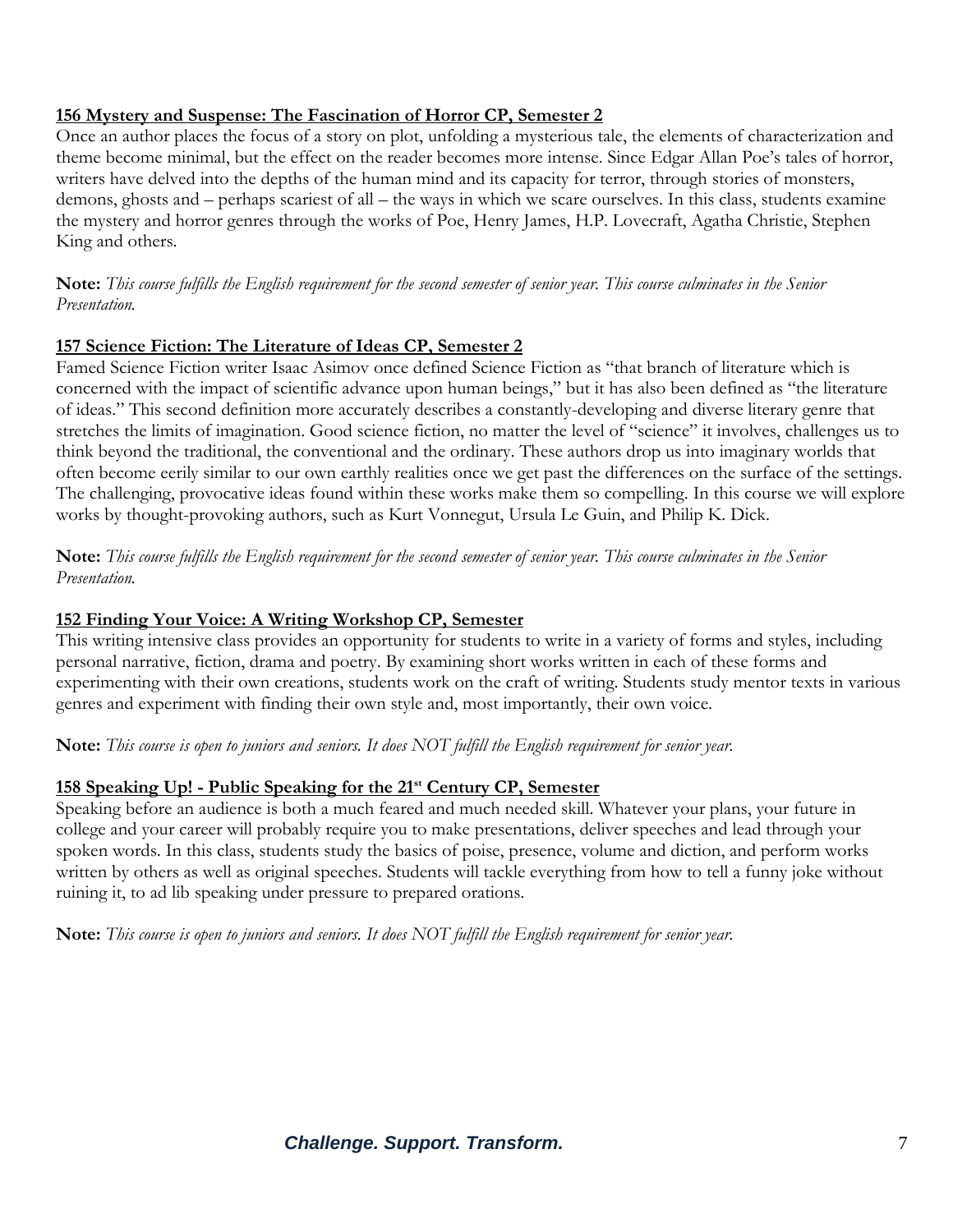## **MATHEMATICS**

## **205 Algebra I CP Enriched, Full Year**

This college preparatory course helps students build a strong foundation in the principles of mathematics. Methods and strategies for problem solving are emphasized in this course, along with connections and applications. This class covers similar topics to Algebra I CP ranging from order of operations to solving linear, quadratic, and radical functions. Graphing, modeling and interpreting data and functions are explored through a number of activities in conjunction with other STEM classes. Students use graphing calculators throughout the course. This course moves at a slower pace and includes reinforcement of key concepts. Small class sizes allow for more individual instruction. This course is recommended for students who need a great deal of review of pre-Algebra.

#### **210 Algebra I CP, Full Year**

College Preparatory Algebra I is a course that helps students build a strong foundation in the principles of mathematics. Methods and strategies for problem solving are emphasized in this course, along with connections and applications. Topics covered in this class range from order of operations to solving linear, quadratic, and radical functions. Graphing, modeling and interpreting data and various functions are explored through a number of activities in conjunction with other STEM classes. Students utilize graphing calculators throughout this course, supporting STEM integration through exploration, discovery and problem solving. Deeper exploration of these topics prepares students for future STEM courses.

#### **215 Algebra I Honors, Full Year**

This accelerated course is offered to students who are eager to learn, motivated, and looking for an academic challenge. Topics covered in this class range from order of operations to solving, graphing and modeling linear, exponential, quadratic, radical and rational functions. This course is designed to take many skills and concepts from previous math courses and expand upon them through contextually based problem solving. Throughout this course, students gain the skills and confidence necessary to be successful in future honors-level mathematics courses. Emphasis is placed on using graphing calculators effectively and integrating Excel applications from STEM courses. These tools support integration in this STEM course through exploration, discovery and problem solving with realworld data. Deeper exploration of these topics will prepare students for future STEM courses.

**NOTE:** *Placement in Algebra I courses is determined by available standardized test scores and the STA Mathematics Placement Exam.*

#### **220 Geometry CP Enriched, Full Year**

Geometry CP Enriched is offered to students who need additional support in mathematics. While the base curriculum is similar to Geometry CP, there is flexibility in the pacing of the course to allow for additional reinforcement of all of the major topics. Concepts are taught through lecture, observations, patterns, and discovery activities. Visualization is stressed through drawings, and with technology such as GeoGebra, to support the integration of our school-wide STEM initiatives. Class size is held down to improve the availability of the teacher for one-on-one assistance when necessary.

**Prerequisite:** *Algebra I*

#### **221 Geometry CP, Full Year**

College Preparatory Geometry is designed to challenge students to think analytically. A majority of the content lends itself to the notion that abstract geometric concepts provide unique opportunities for problem solving, justification, and analysis. The content of the course includes proofs, angle relationships, polygons, parallel line concepts, right triangle trigonometry, similarity, coordinate plane concepts, properties of quadrilaterals, circles, area and perimeter of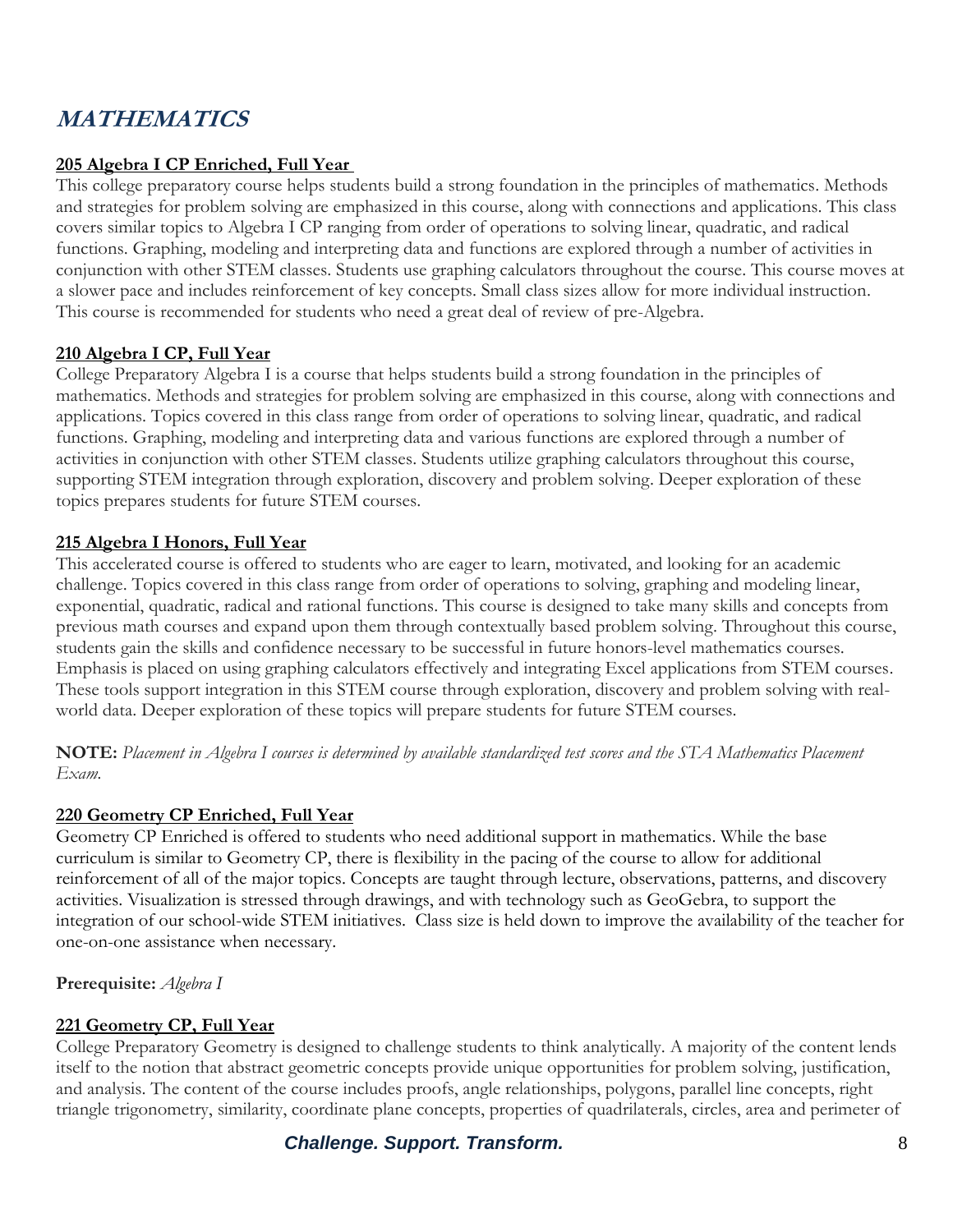plane figures, and the properties associated with solids. Through a dedicated academic approach, students can expect to sharpen their ability to defend an argument, to improve their problem solving processes through visualization and logic (including the use of manipulatives and GeoGebra software) and to build upon the concrete foundations created in Algebra I. These skills are essential for STEM-related coursework.

#### **Prerequisite:** *Algebra I. Teacher recommendation if coming from an enriched Algebra I class*

## **225 Geometry Honors, Full Year**

Honors Geometry is an accelerated course that provides a thorough examination of plane, solid, and coordinate geometry. Mastery of Algebra I is essential, as these skills enhance many of the abstract concepts presented and provide numerous opportunities for justification, analysis, and applications. Topics covered include: logic and proof, parallel lines and polygons, perimeter and area analysis, volume and surface area analysis, similarity and congruence, right triangle and non-right triangle trigonometry, circles, and other important aspects of an analytically-based geometry course. Emphasis is placed on mastering critical thinking skills as related to logical reasoning and the defense of an argument. Students are required to use graphing calculators and other available tools, such as GeoGebra software and manipulatives, in order to develop the skills necessary for success with advanced topics. These skills are essential for any STEM-related coursework.

**Note:** *Grade 9 placement in Geometry Honors is determined by available, standardized test scores and the STA Mathematics Placement Exam. Grade 10 placement in honors is determined by the teacher of the previous year's Math course.*

#### **230 Algebra II CP Enriched, Full Year**

This college preparatory course covers the same topics as Algebra II CP but moves at a slower pace and includes more reinforcement of key concepts. Small class sizes allow for more individualized instruction. This course is intended for students who need review of material covered in previous mathematics courses. Topics include linear and quadratic functions and their applications, powers and roots, polynomial functions, and exponential and logarithmic functions, with heavy emphasis on numeric processes, algebraic methods, graph creation and interpretation, and the language and interpretation of the mathematics. Application problems are often investigated early in a topic and solutions are included throughout each unit, with graphing calculator skills expanded throughout the course. Successful completion of the course prepares students for Statistics CP.

#### **Prerequisite:** *Geometry*

#### **231 Algebra II CP, Full Year**

This course is designed to review the important concepts learned in Algebra I and to further develop these skills through the exploration of advanced topics. Concepts include variations, linear relations, systems, quadratic functions, imaginary and complex numbers, functions and their graphs, powers and roots, polynomial functions, and exponential and logarithmic functions. A heavy emphasis is placed on the application of these concepts through realworld problem solving and the importance of these skills in other STEM related courses.

#### **Prerequisite:** *Geometry. Teacher recommendation if coming from an enriched Geometry class*

#### **235 Algebra II Honors, Full Year**

This accelerated course is for students who are motivated and eager to learn in a challenging mathematics environment. Topics include linear and quadratic functions, radical equations and expressions, and matrix algebra. In addition, students explore and apply polynomial, exponential, and logarithmic functions, concluding with conic sections, sequences, and series. Emphasis is placed on the application of graphs, equations, inequalities and systems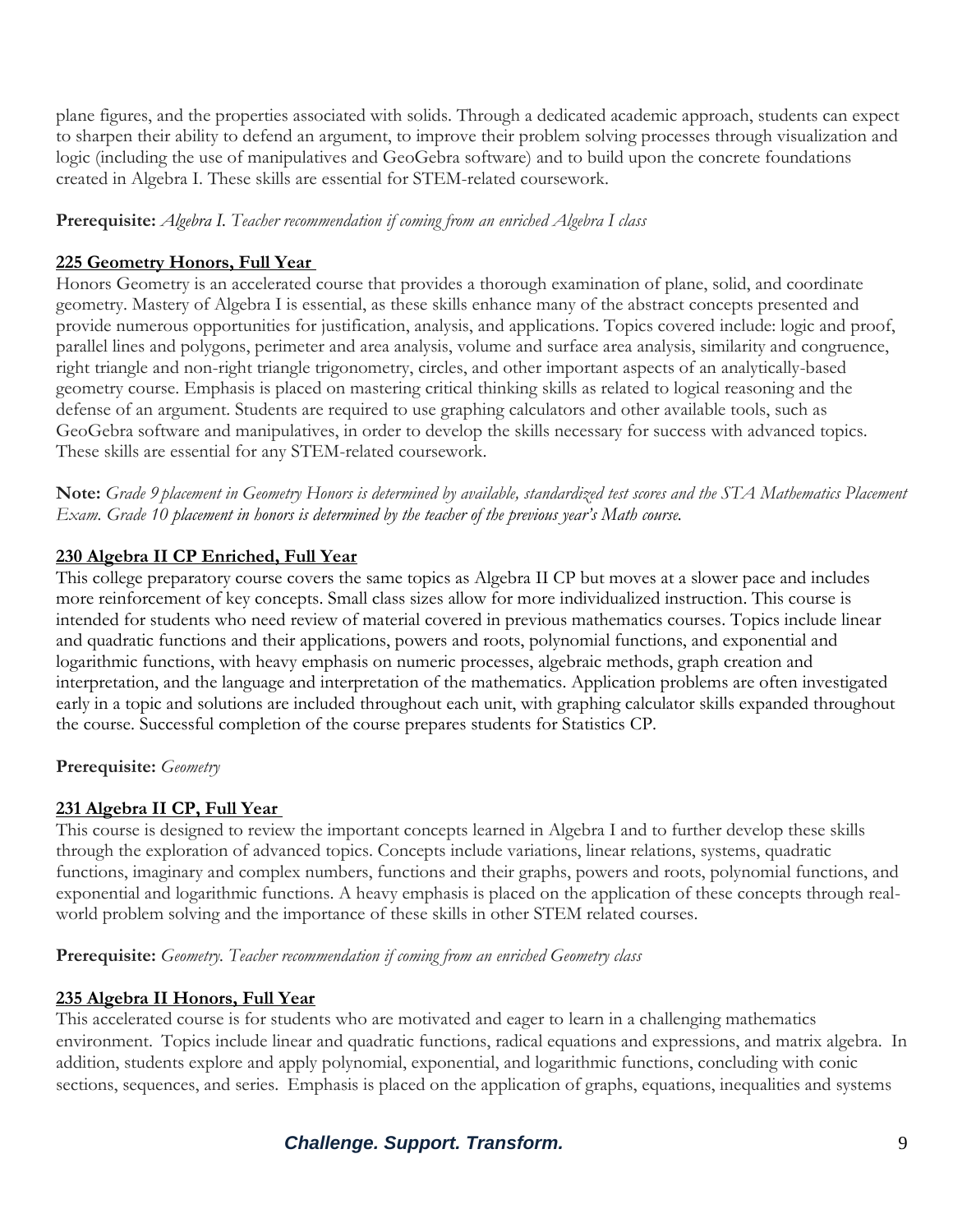to model and solve problems. Appropriate technology, including calculators and application software, is used regularly in this course to advance students' skills and problem-solving abilities in all STEM areas.

**Note:** *Placement in an honors-level course is determined by the teacher of the previous year's Math course.*

### **247 Statistics CP, Full Year**

This full year course is an introductory mathematics elective to prepare students for college level probability and statistics. Students experience, practice, and gain mastery of frequency distributions, multiple forms of displaying data, measures of dispersion and variability, probability, binomial and normal distributions, sampling, correlation, and regression analysis. Texas Instruments graphing calculators are used to display and analyze data.

**Prerequisite:** *Recommendation from the Algebra II teacher*

#### **250 Precalulus CP, Full Year**

Completion of this course finishes a student's high school mathematics education and introduces early concepts of college level calculus and statistics by further integrating and applying algebra and geometry at a more advanced level, including analytic geometry and the study of functions: linear, quadratic, polynomial, rational polynomial, exponential, logarithmic, trigonometric, piecewise, composites of functions, inverses, and other special functions. One- and twovariable statistics skills and concepts up to standard deviation and normal distribution are included with binomial distribution, expansions and connected probability and combinatorics topics. Integrating the Laws of Sines and Cosines is explored and applied after basic trigonometry facts and formulas through sum and double angles are mastered. The conic sections (circles, ellipses, parabolas and hyperbolas) are included throughout the course, especially as STEM connections, to enhance and further connect students' understanding of all precalculus topics. A graphing calculator (TI-83 or newer) and its usage is tantamount to learning and problem solving throughout this course.

**Prerequisites:** *Algebra II. Teacher recommendation if coming from an enriched Algebra II class. Concurrent enrollment or completion of Physics CP is strongly recommended.*

#### **255 Precalulus Honors, Full Year**

This course stresses functions and integrates trigonometry and analytical geometry. The material covered includes the algebraic, graphical, and numerical analysis of functions, trigonometry, vectors, higher degree systems of equations, matrix algebra, polar and parametric functions, and sequences and series. The fundamentals of calculus are introduced. The course is designed for the highly motivated student with excellent math skills planning to take AP Calculus or a rigorous college calculus course. Honors Precalulus moves at a faster pace and covers the topics in greater detail than Precalulus CP. A graphing calculator (TI-83 or newer) and its usage is tantamount to learning and problem solving throughout this course. This technology will often be utilized to illustrate STEM connections.

**Note:** *Placement in an honors-level course is determined by the teacher of the previous year's Math course.*

#### **252 Precalculus Honors, Summer**

Summer Precalculus is an eight-week hybrid course with a large online component. The course is designed for the highly motivated student with excellent math skills planning to take AP Calculus or a rigorous college calculus course. Material covered includes the analytic, graphical, and numerical analysis of functions, trigonometry, vectors, higher ordered degree systems of equations, matrix algebra, polar and parametric functions, and an introduction to Calculus. Honors Precalculus moves at a faster pace and covers the topics in greater detail than Precalculus CP. A graphing calculator (TI-83 or newer) or online graphing tool and its usage is tantamount to learning and problem solving throughout this course. A computer and strong internet access are also essential for this course. Students are required

## **Challenge. Support. Transform.** The contract of the state of the state of the state of the state of the state of the state of the state of the state of the state of the state of the state of the state of the state of the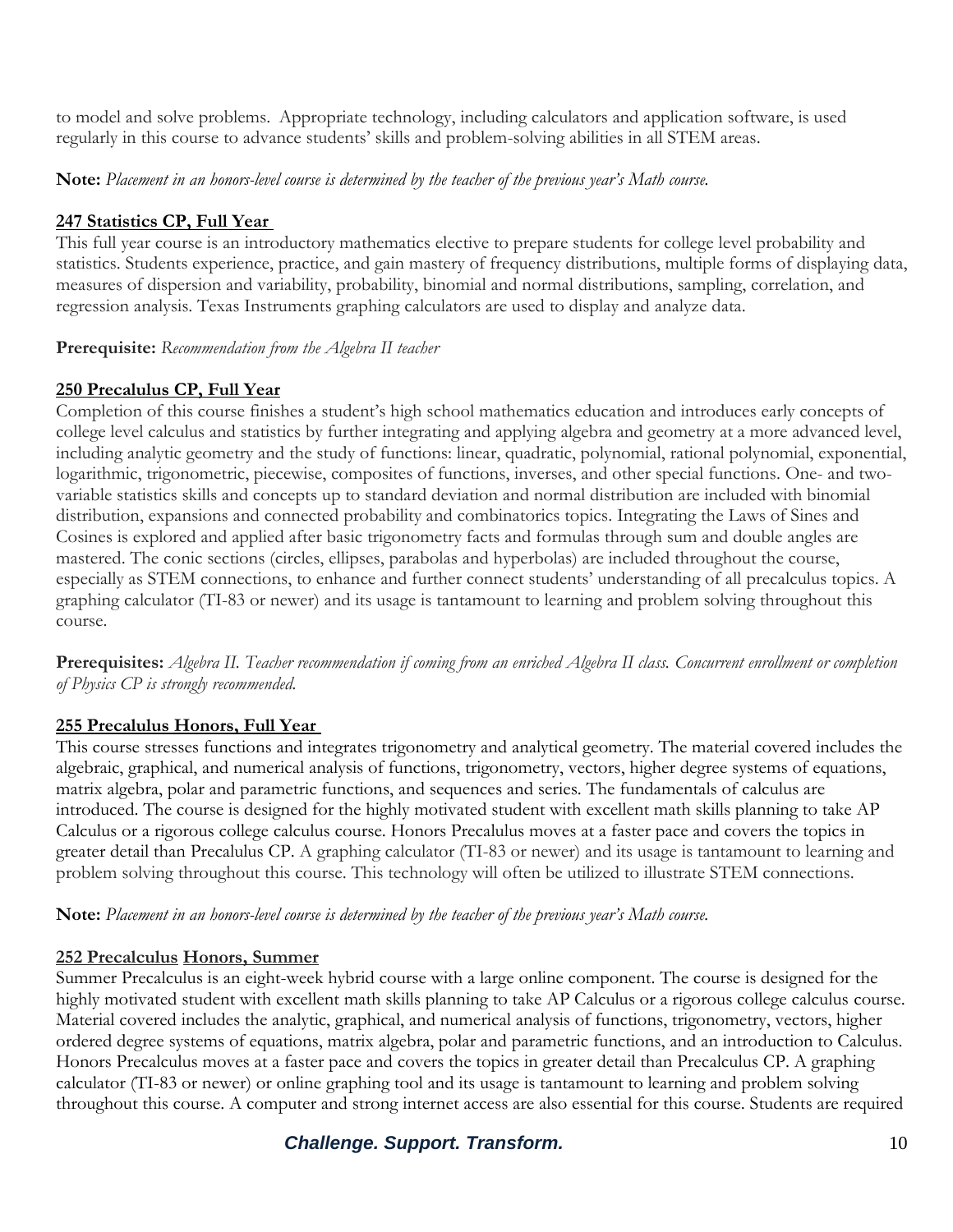to purchase access to an online program called Pearson MyMathLab, where the majority of the coursework will be completed and where the textbook and other resources will be available.

**Note:** *Placement in this course is for students who have successfully completed Algebra II Honors, or who have a very strong recommendation and approval of the Algebra II CP instructor. If taken the summer between sophomore and junior year, students must also be enrolled in Calculus AB or Calculus Honors for the following school year. If taken between junior and senior year, students may choose to replace Calculus with AP Statistics the following year.*

## **266 Calculus Honors, Full Year**

In this honors-level calculus course, students study limits, differentiation, and integration, as well as many valuable theorems and applications. Students explore these concepts analytically, graphically, and through the use of graphing calculators to solve problems and make connections to Physics and other STEM areas.

**Dual Enrollment Option**: For a fee (\$100), students who pass this course may be eligible for college credits through Southern New Hampshire University. These credits may be transferable to other institutions, allowing students to enroll in Calculus II during their freshman year.

**Note:** *Placement in an honors-level course is determined by the teacher of the previous year's Math course. Concurrent enrollment in Honors or AP Physics is strongly recommended.*

## **267 AP Calculus AB, Full Year**

Equivalent to a college-level calculus course in single-variable calculus, this Advanced Placement Calculus AB course helps students work towards mastery of limits, derivatives, integrals, approximations and applications, with emphasis on numeric, analytic, graphic and language-based approaches to problem solving. Further topics in calculus, such as advanced techniques of integration from the BC curriculum, are explored after AP exams, especially to enhance and support STEM connections and applications. The use of a graphing calculator in AP Calculus is an integral part of the course. This course is fast-paced and rigorous, intended for students with strong preparation and interest in mathematics. Students are required to take the AP exam in May.

**Note:** *Placement in an AP-level course is determined by the teacher of the previous year's Math course. Concurrent enrollment in Honors or AP Physics is strongly recommended.*

## **269 AP Calculus BC/Multivariable, Full Year**

For students who have successfully completed AP Calculus AB, or who are strongly recommended by their Precalulus Honors instructor, this course quickly reviews differential and introductory calculus of single variables before moving into second and third semester calculus topics: Techniques and Applications of Integration, including more advanced volumes, arc length and surface area; the calculus of Parametric, Polar and Vector Functions; more on Separable Differential Equations and Logistic Functions; Taylor and Maclaurin Series, and associated rules and theorems for determining convergence, intervals, radius of convergence and potential error. The use of a graphing calculator in AP Calculus is an integral part of the course. Students are required to take the AP Exam in May. Upon completion of the AP exam, topics in multi-variable calculus and other mathematics are included, especially to enhance and support STEM connections and applications.

**Note:** *Placement in an AP-level course is determined by the teacher of the previous year's Math course. Concurrent enrollment or completion of AP Physics is strongly recommended.*

#### **272 AP Statistics, Full Year**

This course is a mathematics elective to prepare students for college-level statistics and is highly recommended for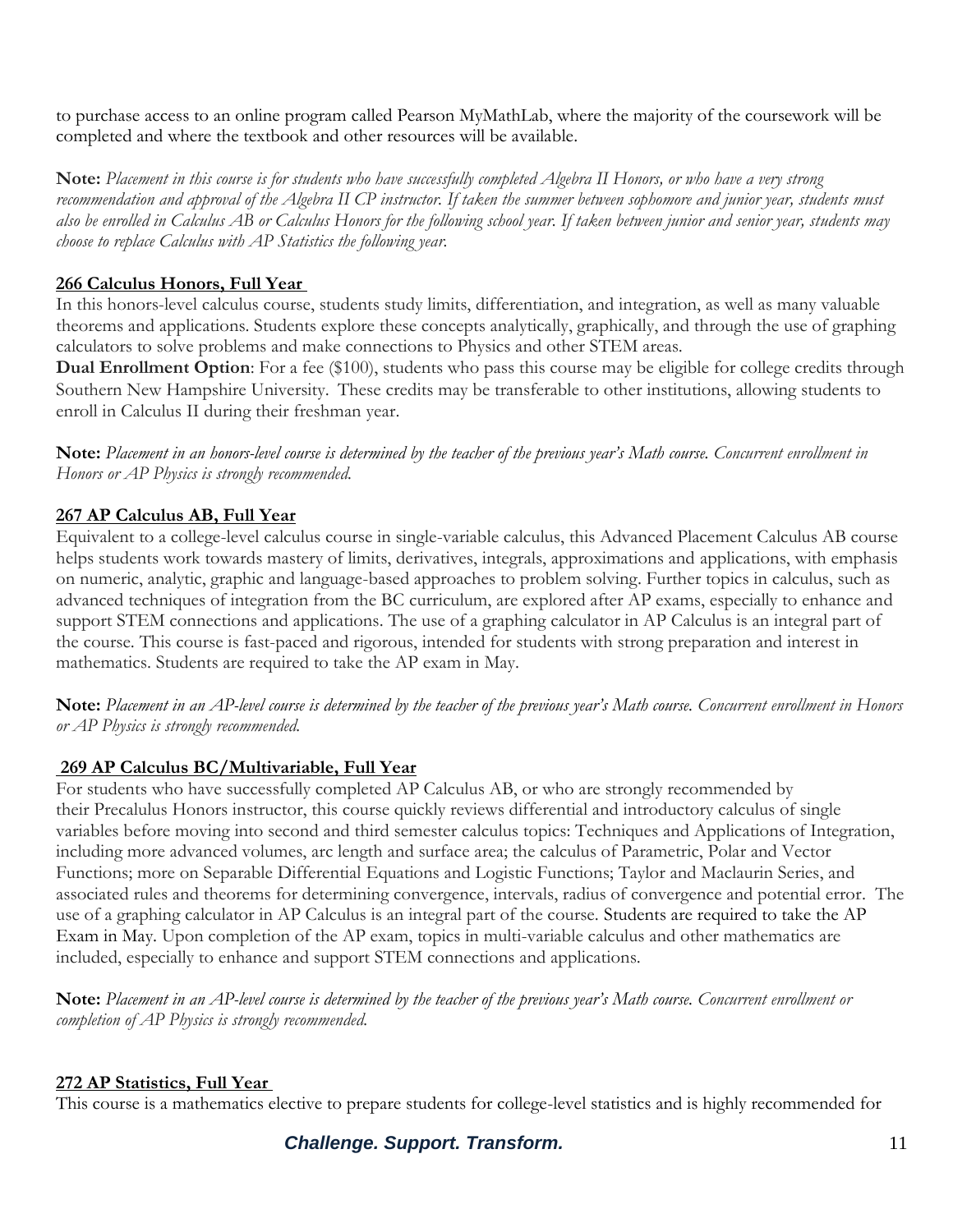students planning studies in the physical, social, or life sciences. Students practice and work towards mastery of the concepts and tools used to collect, analyze, and draw conclusions from data. Topics include exploratory analysis, planning and conducting studies, probability, and statistical inference. The course emphasizes problem solving and involves numerous, in-depth independent projects. Students are required to take the AP Exam in May.

**Note:** *Placement in an AP-level course is determined by the teacher of the previous year's Math course.*

**Prerequisite:** *Algebra II*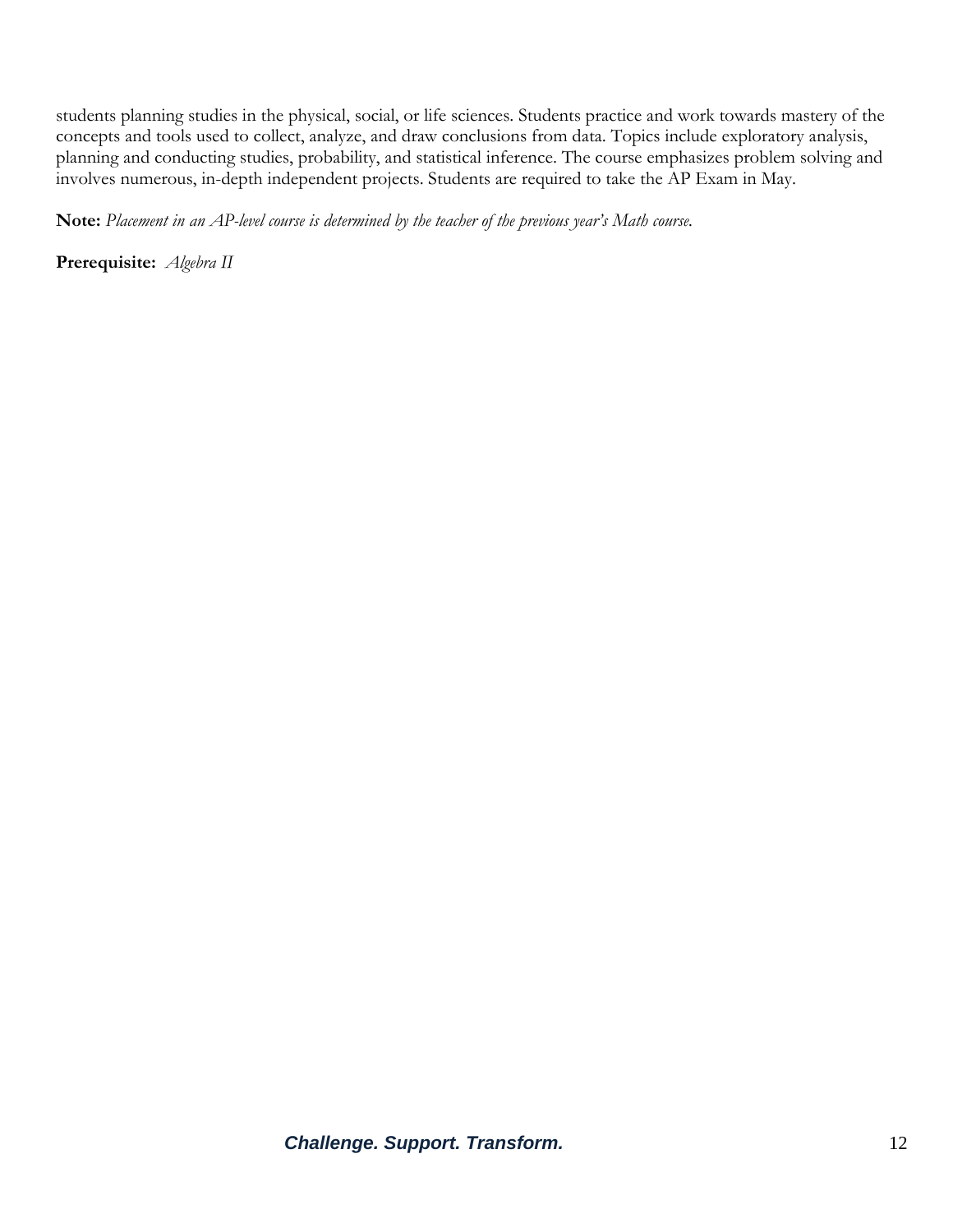## **SCIENCE**

### **321 STEM CP, Full Year**

STEM is a freshman level science course that introduces students to STEM (science, technology, engineering, and mathematics) experiences in a project-based environment. Freshman STEM students will learn and apply the protocols of scientific research in a laboratory context. These inquiry experiences will include topics from the fields of Physics, Chemistry, and Biology. The major focus of the course is to expose students to the design process, research and analysis, communication methods, engineering standards, and technical documentation while also developing skill and understanding in fundamental concepts of science. Proper use of technology will be emphasized throughout the course in preparation for further STEM courses.

#### **322 STEM Honors, Full Year**

STEM is a freshman level science course that introduces students to STEM (science, technology, engineering, and mathematics) experiences in a project-based environment. Freshman STEM students will learn and apply the protocols of scientific research in a laboratory context. These inquiry experiences will include topics from the fields of Physics, Chemistry, and Biology. The major focus of the course is to expose students to the design process, research and analysis, communication methods, engineering standards, and technical documentation while also developing skill and understanding in fundamental concepts of science. Proper use of technology will be emphasized throughout the course in preparation for further STEM courses. Honors-level students will be expected to utilize a higher degree of numeracy along with demonstrating a more sophisticated approach to their design methods and strategies.

**Note:** *Placement in STEM Honors course is determined through an analysis of 8th grade mathematics courses, entrance exam scores, and a Mathematics Placement Exam.*

#### **320 Biology CP, Full Year**

Biology CP is a sophomore course designed to provide a sound foundation in the biological sciences for collegebound students. This is a laboratory science course that investigates the development of biological systems at the molecular, cellular, and organism level using an inquiry approach. Our primary goal is for students to develop a sense of wonder for the living world while learning the basics of biological science.

**Prerequisite:** *STEM*

#### **325 Biology Honors, Full Year**

Biology Honors is an academically demanding course for those students with advanced problem-solving and analytical skills. The course is a survey course covering the major themes of biology, with special focus on interconnectedness of organisms with their environment and the impact of humans on that relationship. Laboratory experiences are numerous and they provide focus and training on the inquiry aspect of experimental design. Laboratories will focus on the generation of authentic quantitative data, using a variety of advanced techniques including technology and biotechnology. Honors Biology is recommended for those students wishing to pursue careers in STEM fields.

**Note:** *Placement in an honors-level course is determined by the teacher of the previous year's Science course.*

**Prerequisite:** *Grade 9 placement is at the approval of the Department Chair based upon performance on the entrance exam, previous science course grades, and mathematics placement.*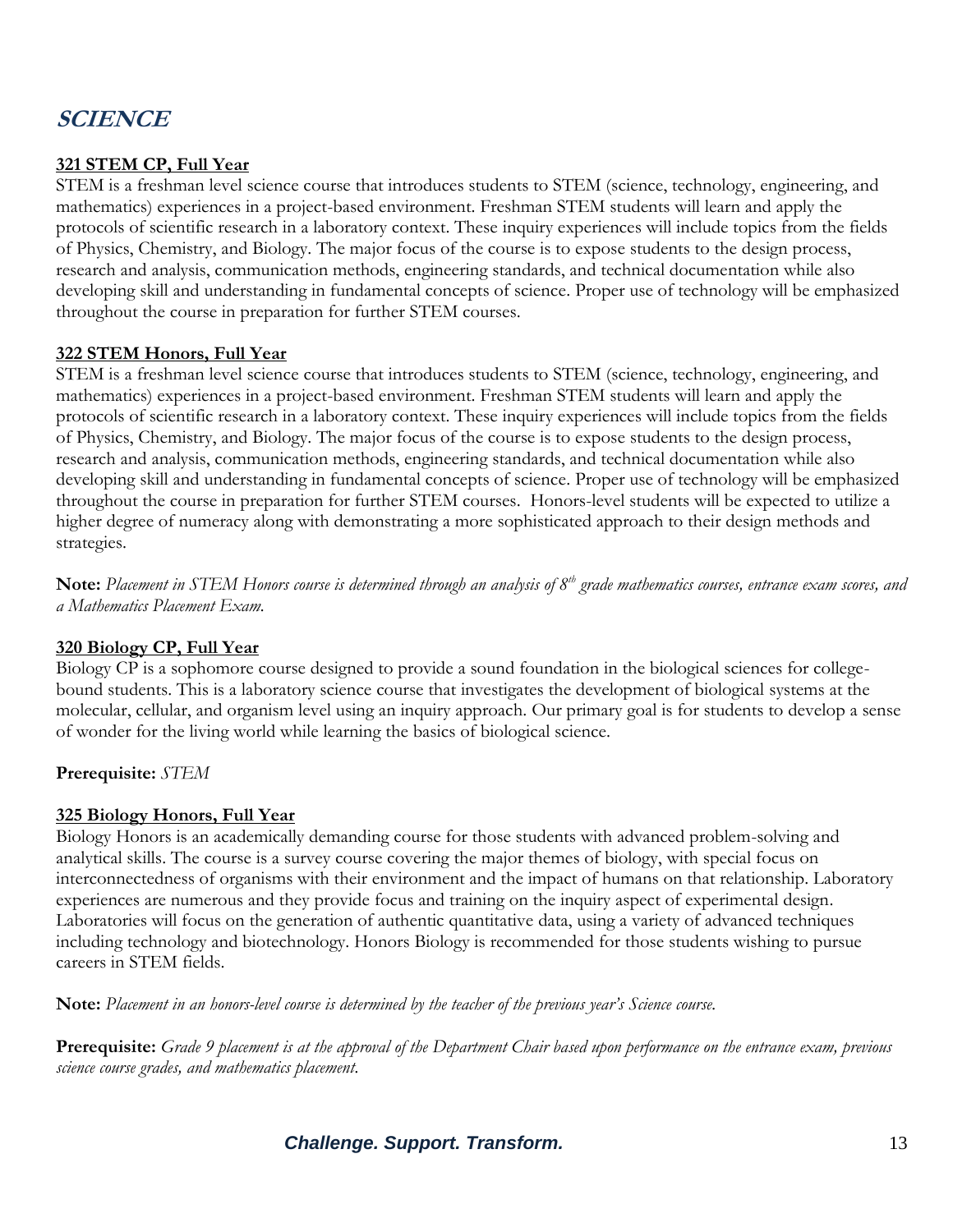#### **326 AP Biology, Full Year**

This second-year Biology course is an intense theme-based analysis of the major concepts in the field of biological science. The course is designed to be the equivalent of a college introductory Biology course. The two main goals of AP Biology are to help students develop a conceptual framework for modern biology and to assist students with the understanding of science as a process. The major concepts covered in the course include: the study of ecology, basic cell function, biochemistry, genetics and genetic engineering, applied genetics, evolution, plant and animal anatomy and physiology, and comparative vertebrate analysis. AP Biology utilizes numerous laboratory investigations to allow students to experience the application of biological concepts to authentic issues in the world today. Students are required to take the AP Exam in May. *AP Biology will occupy two periods in each student's schedule to accommodate the course laboratory requirement.*

**Note:** *Placement in an AP-level course is determined by the teacher of the previous year's Science course.*

**Prerequisites:** *Chemistry*

#### **330 Chemistry CP, Full Year**

Chemistry CP is an introductory course for students who seek a strong foundation in the concepts and applications of Chemistry. Topics of study include atomic theory, nuclear chemistry, gas behavior, solution chemistry, chemical bonding and reactions, stoichiometry, acids and bases, and reaction kinetics. Laboratory activities will play an important role in illustrating the themes covered in class, and students will conduct several independent research projects. Chemistry, as a quantitative science, requires a mastery of pre-algebra and algebra concepts, including: graphing, the use of exponents, algebraic manipulations, linear equations, and scientific notation. These concepts are used frequently and reviewed in class. This course is recommended for students who may elect to pursue further courses in the sciences at the college level.

**Prerequisite:** *Recommendation from Biology teacher. Completion or concurrent enrollment in Algebra II*

#### **335 Chemistry Honors, Full Year**

Chemistry Honors is a rigorous course with classroom and laboratory content similar to Chemistry CP. However, the Chemistry Honors curriculum is more in-depth than Chemistry CP, and the student's mathematical skills are more strongly emphasized. A superior working knowledge of Algebra, including graphing and the use of graphing calculators, as well as logarithms, exponents, and scientific notation are expected. Chemistry Honors provides a foundation for more advanced course work in chemistry, and/or other technical and science fields. Problem solving in both the classroom and laboratory is heavily emphasized. This course is the recommended course for students who may wish to take AP Chemistry in a subsequent year.

**Note:** *Placement in an honors-level course is determined by the teacher of the previous year's Science course.*

**Prerequisite:** *Completion or concurrent enrollment in Algebra II*

#### **338 AP Chemistry, Full Year**

This second-year course in Chemistry gives the student full immersion into college-level Chemistry. The following subjects will be studied in detail: 1) the structure of matter including modern atomic theory, chemical bonding and molecular structures 2) the states of matter including gas behavior, liquids, solids, and solutions; 3) chemical reactions including reaction types, stoichiometry, equilibrium, kinetics, and thermodynamics; 4) descriptive chemistry, including the physical and chemical properties of specific elements or compounds as well as introductory organic chemistry. AP Chemistry students must exhibit high motivation and the capability for self-teaching. Students are required to take the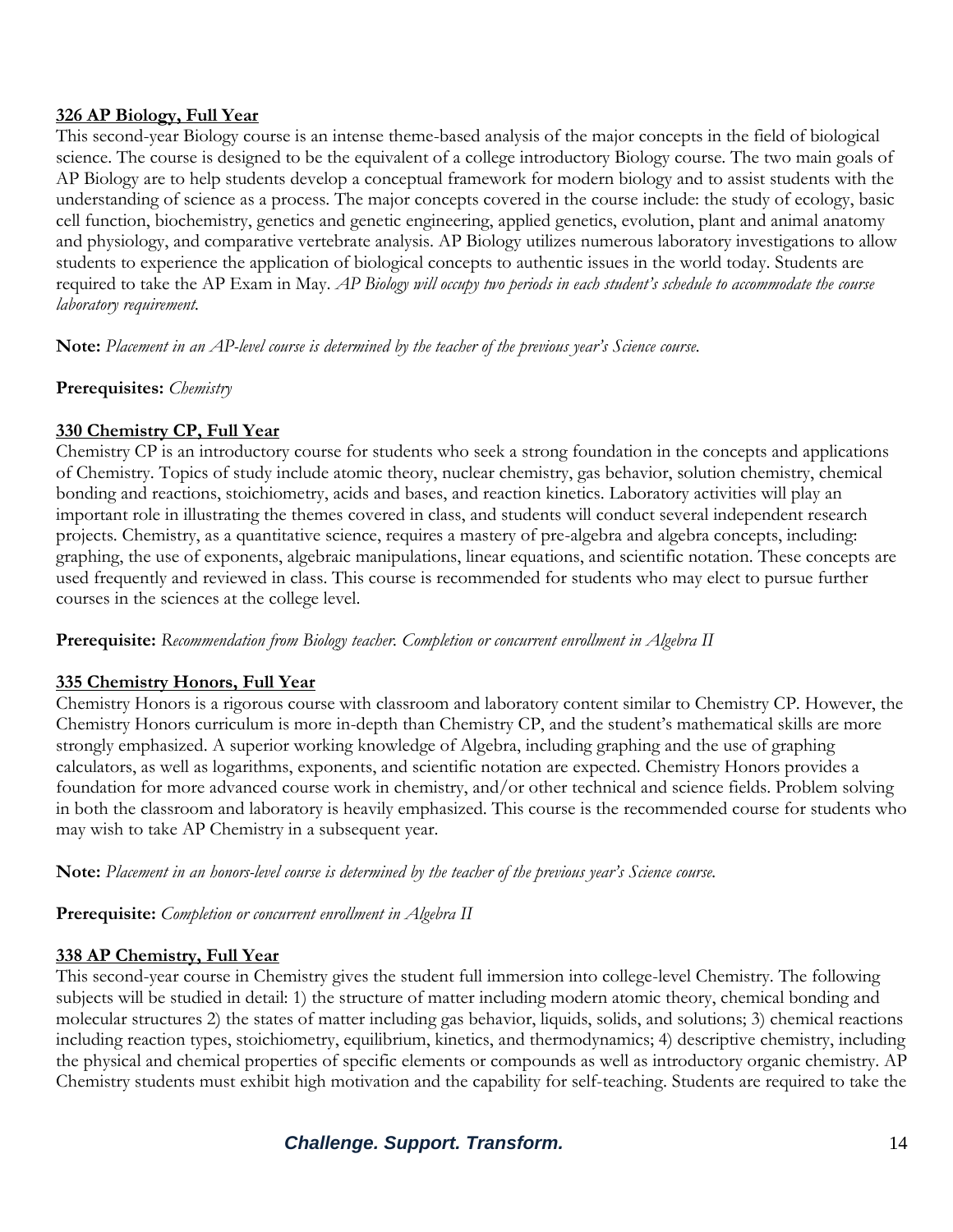AP Exam in May. *AP Chemistry requires an intensive laboratory experience, so the course will involve students attending laboratory sessions before school.*

**Note:** *Placement in an AP-level course is determined by the teacher of the previous year's Science course.*

**Prerequisites:** *Completion or concurrent enrollment in Precalulus*

#### **340 Physics CP, Full Year**

Physics CP is a non-calculus course for students who seek a first experience with Physics and the typical rigors that go with doing Physics, especially performing laboratory work, analyzing laboratory data, composing scientific arguments, and learning how Physics principles are applied in practice. The course has heavy emphasis on lab work, and each unit is built around a project or a major investigative lab.

#### **Prerequisites:** *Recommendation from Chemistry teacher. Concurrent enrollment in Algebra II or higher*

## **345 Physics Honors, Full Year**

Physics Honors is a non-calculus course for highly motivated students of proven analytical ability. The course deals with the operative concepts of Physics through mastery of a traditional foundation in mechanics. This is done while employing, and learning good scientific practice through laboratory work, analyzing laboratory data, composing scientific arguments, and understanding how Physics principles are applied in practice. Although the scope of the course is limited, an effort is made to provide an overview of the subject of Physics itself, especially through reflecting upon it as an empirical science.

**Note:** *Placement in an honors-level course is determined by the teacher of the previous year's Science course.*

#### **Prerequisites:** *Concurrent enrollment in Precalculus or higher*

## **347 AP Physics C, Full Year**

This course, built on the conceptual foundation provided by Physics Honors, puts the student squarely into the realm of mathematical physics through the application of Calculus and Vector Analysis. AP Physics C is divided into two main content areas, Newtonian Mechanics and Electricity and Magnetism, which are illuminated and connected by means of the powerful methods of differentiation, integration, vector addition, and vector multiplication. Usually only the Mechanics part is offered, but the entire AP-C course, including Electricity and Magnetism, may be covered if a student is willing to put in extra time on their own. A laboratory experience is essential both in order to provide direct experience of Physics principles and to enhance the kind of strict scientific thinking and skilled scientific practice that defines the level of sophistication of the course. Students are required to take the AP Exam in May.

**Prerequisites:** *Recommendation from Physics Honors teacher. Completion or concurrent enrollment in Calculus*

## **350 Anatomy and Physiology CP, Semester**

Anatomy and Physiology allows the student to develop a thorough understanding of the relationship that exists between the structure of the human body and its major functions. The curriculum will include comparative anatomical research, physiological experimentation, use of computers for analysis of collected data, and a series of group activities and projects. A recurring theme throughout the course will be the connectedness between the presented information, development of a personal plan for wellness, and the frailties and strengths of the human experience.

#### **Prerequisite:** *Biology*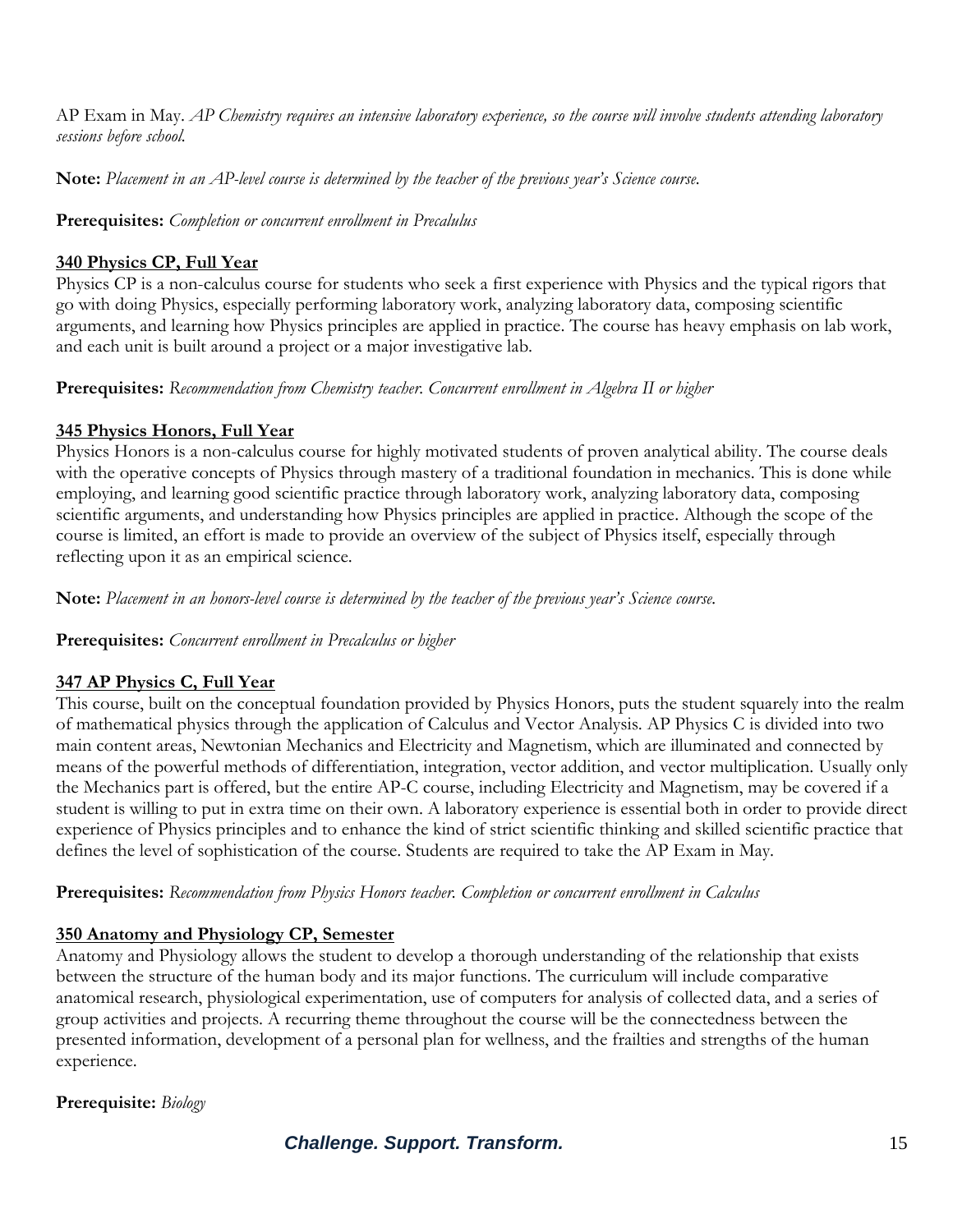#### **351 Forensics CP, Semester**

Forensic Science is a challenging, lab-oriented course that will introduce students to the growing role that science plays in the application of criminal and civil laws. In class, students will read actual case studies, practice using deductive reasoning skills and learn to use a wide variety of techniques and technology to examine evidence. Labs include: DNA profiling, blood typing, blood spatter analysis, forensic entomology, toxicology, drug and poison identification, forensic anthropology, trace evidence (hair and fiber) examination, document examination, fingerprinting, crime scene investigation and evidence collection.

#### **Prerequisite:** *Biology*

#### **354 Intro to Electrical Engineering and Robotics CP, Semester**

This junior/senior applied science elective covers fundamentals of technology where purpose, design, testing and redesign apply electronic component theory to solve problems in electronics. Special attention is given to projectbased learning in resistance and capacitance, AC and DC concepts, switching, amplifiers, signal processing, telecommunications, and digital circuits. The class will apply ideas to energy management in robotics to automate, control movement, and provide sensing. Students will demonstrate proficiency with regular in-class projects that include laying out and soldering circuit boards. This class is highly recommended for students who are interested in pursuing any branch of engineering.

#### **Prerequisites:** *Completion or concurrent enrollment in Algebra II*

#### **355 Advanced STEM Innovative Research Program Class CP, Semester**

This semester-long elective class strives to tackle a new and novel idea each year, taking the idea from design board to complete product. This junior/senior class may cover principles of mechanical/structural composites engineering, product design and testing, polymer chemistry, electrical signal and power distribution, or energy. A special interest and effort will be dedicated to solving a local community problem with a technological innovation. All students will complete a unit of instruction in computer drafting, will create 3D prints of original designs, and will maintain engineering notebooks throughout the year. A final presentation to either another class, organization, corporation, or public announcement will serve as a culminating conclusion.

#### **Prerequisites:** *Chemistry; completion or concurrent enrollment in Algebra II*

#### **360 Marine Biology CP, Semester**

Marine Biology focuses on the interrelationships among marine organisms (e.g., algae, invertebrates, fishes, birds, and marine mammals) and various abiotic factors (e.g., pH, tides, temperature, currents, pollution, etc.). The principal objective is to impart an appreciation for the ecology of marine systems. Local resources, such as the Jackson Laboratory, Odiorne Point and the Great Bay Watch, will be used to enhance and illustrate the principles and applications involved in our studies.

#### **Prerequisite:** *Biology*

#### **361 Advanced Genetics and Biotechnology Honors, Semester**

This course introduces students to the study of applied genetics and the processes associated with recombinant DNA techniques. Studies will range from the application of genetics to the process of tissue and organism development (developmental biology) to the commercial and regulatory characteristics of recombinant DNA techniques and biotechnology. This course will also evaluate the ethical nature of biotechnology by evaluating the central question:

## **Challenge. Support. Transform.** The contract of the state of the state of the state of the state of the state of the state of the state of the state of the state of the state of the state of the state of the state of the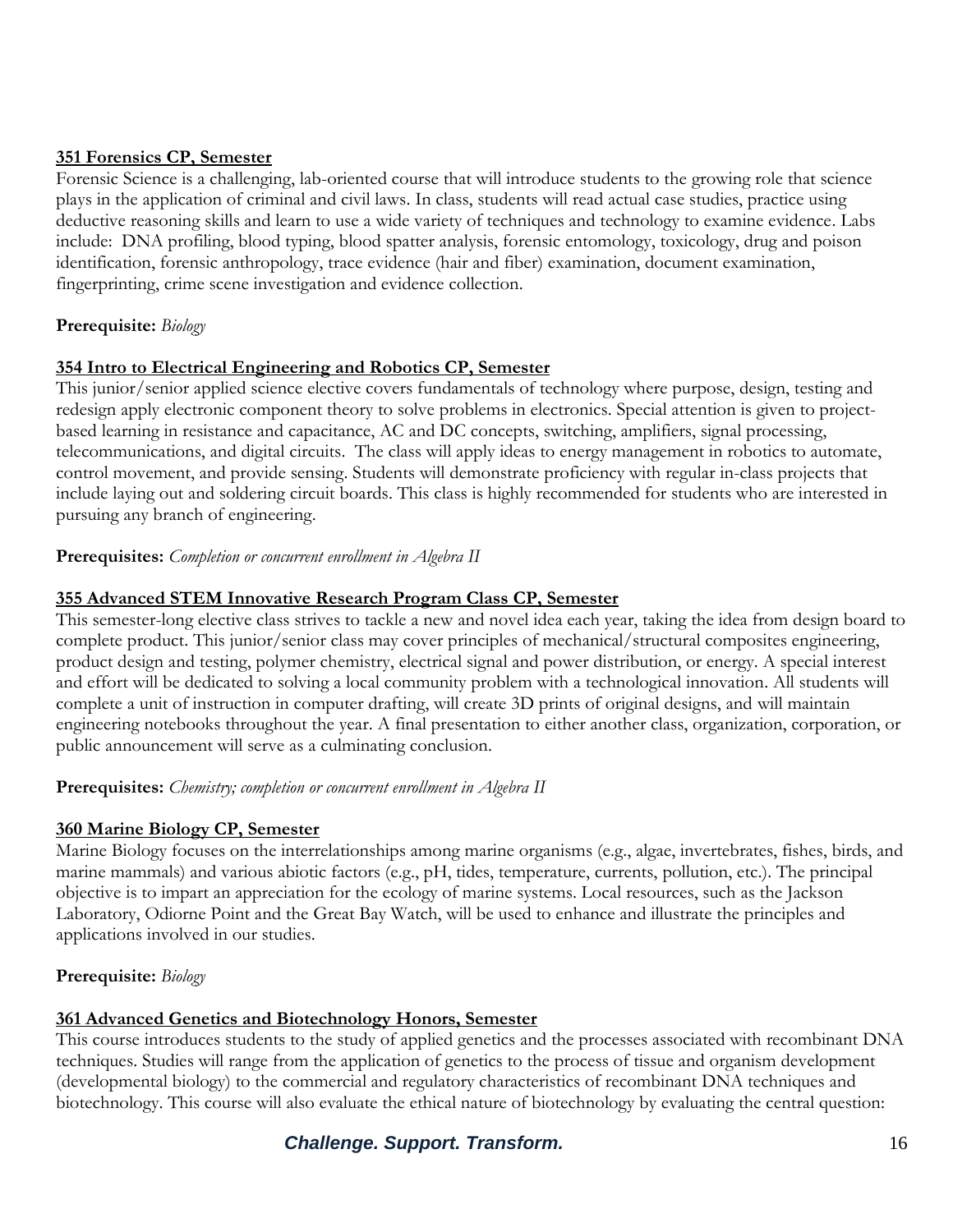"we can…but should we?" To accomplish this goal, extensive work will be done in a laboratory setting to include independent laboratory work.

**Note:** *This course may be taken concurrently with AP Biology.*

**Prerequisites:** *Completion of Chemistry and a recommendation from your Chemistry teacher*

## **362 AP Environmental Science, Full Year**

The goal of the AP Environmental Science course is to provide students with the scientific principles, concepts, and methodologies required to understand the interrelationships of the natural world, to identify and analyze environmental problems, both natural and human-made, to evaluate the relative risks associated with these problems, and to examine alternative solutions for resolving or preventing them. Environmental science is interdisciplinary; it embraces a wide variety of topics from different areas of study. There are, however, several unifying themes covered throughout the course such as: science as a process, energy conversions, Earth as one interconnected system, alteration of natural systems by humans, and social/cultural considerations to environmental problems. This course may require lab and/or fieldwork outside of scheduled class meeting times. Students are required to take the AP Exam in May.

**Note:** *Placement in an honors-level course is determined by the teacher of the previous year's Science course.*

**Prerequisites:** *Concurrent enrollment in Honors Chemistry or completion of Chemistry CP*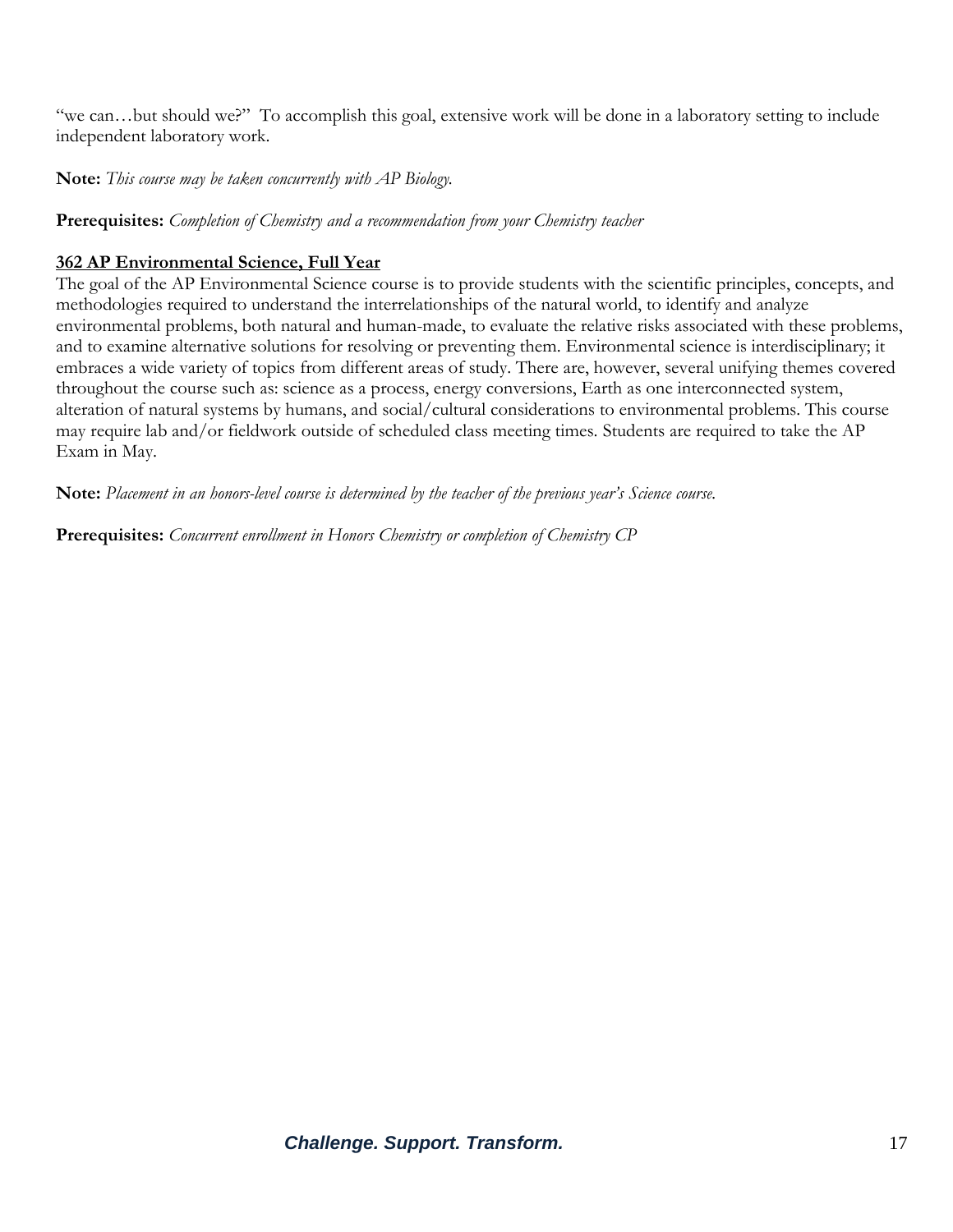## **SOCIAL STUDIES**

#### **409 Global Studies CP, Semester**

Global Studies is a required course for all freshmen. The course will include the study of world regions, governments, economies, cultures and global issues that will help students develop research, writing and analytical skills. The purpose of Global Studies is to give students an understanding and appreciation of major geographic and cultural areas of the world and the issues and challenges that unite and divide them. The essential social studies concepts and skills in this course provide a foundation for continuing study in social studies. The areas of study will include Latin America, the Middle East, Asia, and Africa. In each area, an emphasis will be placed upon regional characteristics, challenges and cultural heritage. Recurring themes in the course will be comparative governments and economics, social structure, daily life, and the environment. Students will be expected to understand global interdependence as it relates to culture, resource management, conflict, and human rights. Moreover, students will explore the relationship between diverse cultures and the world in which they live. Students will read, write, discuss, analyze, and take positions on multiple topics in order to frame and defend arguments. Students will use a variety of print and non-print sources to analyze and suggest solutions to real-world problems and to analyze environmental and societal issues. Students will develop critical thinking skills and perspectives to better understand the world around them.

#### **413 Western Civilization CP, Full Year**

This college preparatory course will investigate and study major political, social and economic turning point events in World History, including the birth of democracy in ancient Greece, the Age of Exploration, the colonization of America, the American and French Revolutions, the ratification of the United States Constitution, the Industrial Revolution, and WWI, as well as other selected topics and events. A major focus of the course will include the founding principles of democratic government, the development of modern ideas about human rights and freedoms, the development of nation states, and the increasing globalization of the world. The course will emphasize both content and skills, and students will gain practice in research, writing, analysis, and interpretation so as to engage them in the conversation of our western tradition, history, and identity.

#### **414 Western Civilization Honors, Full Year**

This honors level course will investigate and study major political, social and economic turning point events in World History, including the birth of democracy in ancient Greece, the Age of Exploration, the colonization of America, the American and French Revolutions, the ratification of the United States Constitution, the Industrial Revolution, and WWI, as well as other selected topics and events. A major focus of the course will include the founding principles of democratic government, the development of modern ideas about human rights and freedoms, the development of nation states, and the increasing globalization of the world. The course will emphasize both content and skills, and students will gain practice in research, writing, analysis, and interpretation so as to engage them in the conversation of our western tradition, history, and identity. In addition to regular assignments, honors level students will be required to: 1) Write at least one persuasive, critical essay per quarter, 2) Critically read and be able to interpret/discuss primary and secondary source documents, publications and materials, and 3) Read one book (an historical account or work of historical fiction) per semester.

**Note:** *Placement in an honors-level course is determined by the teacher of the previous year's Social Studies course.*

#### **420 US History CP, Full Year**

This college preparatory survey course will investigate and study major political, social and economic trends, themes and events in American history from the early 1700s to present day. Topics will include the American Revolution, Federalist Era, Westward Expansion, Age of Andrew Jackson, the Civil War, the Industrialization of America, Imperialism, the First World War, the Roaring Twenties, the Great Depression and New Deal, World War Two, the Civil Rights Movement, the Cold War, and the post-Cold War world. The course will emphasize both content and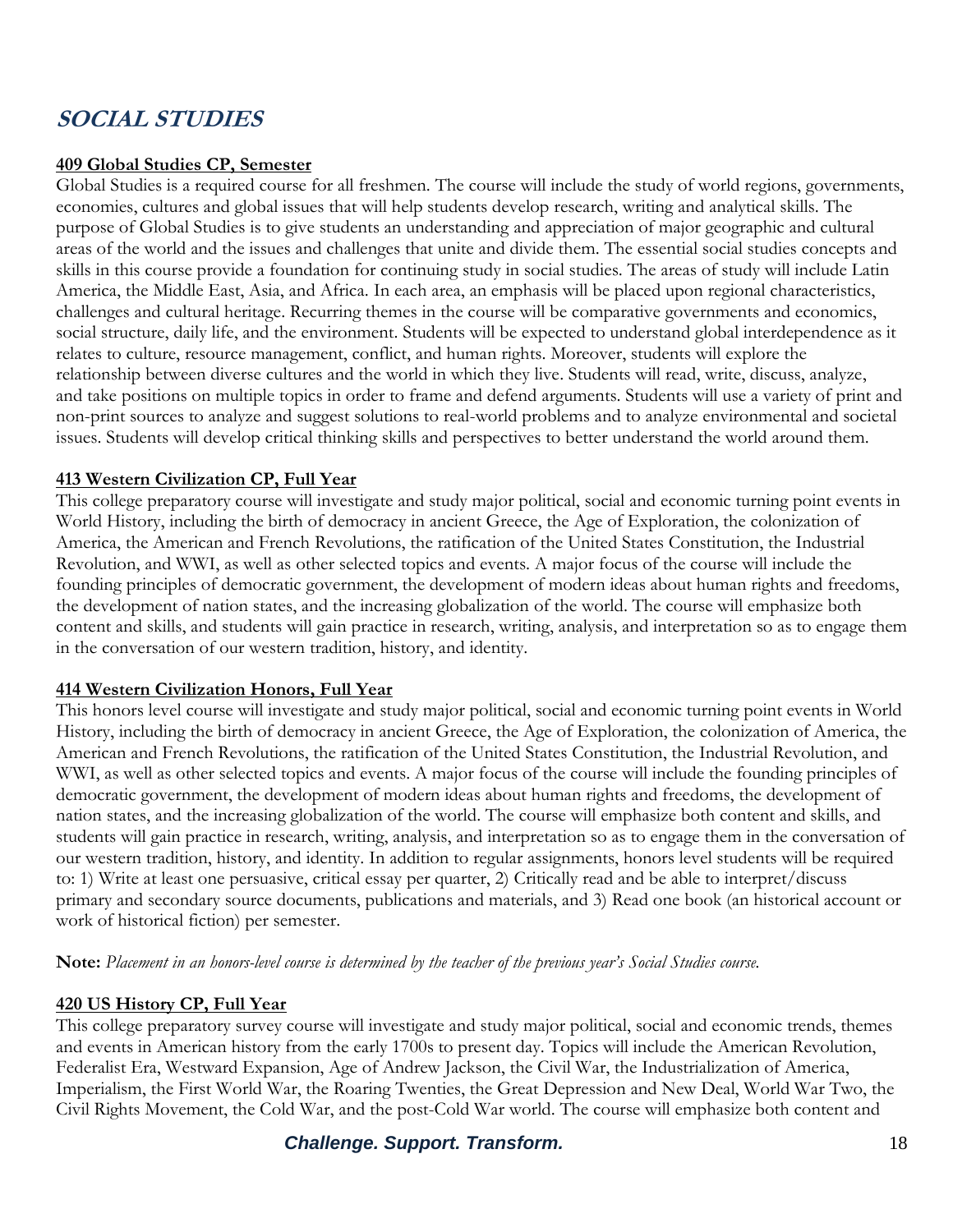skills, and students will gain practice in research, writing, analysis and interpretation so as to engage them in the conversation of our American tradition, history, and identity. Related topics include New Hampshire history, the Constitution and American government, and United States geography. Students will utilize primary and secondary source readings in interpreting the past.

#### **Prerequisite:** *Foundations, Revolutions, and Empires*

#### **425 US History Honors, Full Year**

The Honors U.S. History program is designed to challenge students in analyzing and interpreting people, events, concepts and themes in American history from the early 1700s to present day. Topics will include the American Revolution, Federalist Era, Westward Expansion Age of Andrew Jackson, the Civil War, the Industrialization of America, Imperialism, the First World War, the Roaring Twenties, the Great Depression and New Deal, World War Two, the Civil Rights Movement, the Cold War, and the post-Cold War World. In addition to regular assignments, students will be required to: 1) Write at least one persuasive, critical essay per quarter (this may be a document-based essay), 2) Read and be able to interpret/discuss primary source documents and important secondary source articles and publications and, 3) Read at least one book (an historical account or work of historical fiction) per semester.

**Note:** *Placement in an honors-level course is determined by the teacher of the previous year's Social Studies course.*

**Prerequisites:** *Foundations, Revolutions, and Empires*

#### **429 AP US History, Full Year**

The Advanced Placement Program in U.S. History is designed to provide students with the factual knowledge and analytical skills necessary to deal critically with the traditions and experiences of Americans from colonial times to present day. This is a college level class requiring extensive readings equivalent to those made by full year introductory college courses. Students learn to assess historical materials in persuasive essays and to weigh the evidence and interpretations presented in historical scholarship in classroom activities. Students in this course will have an extensive summer assignment to complete before the beginning of the fall semester of the junior year. Students are required to take the AP Exam in May.

**Note:** *Placement in an AP-level course is determined by the teacher of the previous year's Social Studies course.*

**Prerequisites:** *Foundations, Revolutions, and Empires*

#### **430 Economics CP, Semester**

Economics is an introduction to the operation of the free enterprise system and the economic system of the United States which will enable students to understand the American economy as a citizen, a consumer, and as an employee. Current economic issues will be the focus of class projects and discussion. Computers will be used for practical applications.

**Prerequisites**: *Modern World History and Foundations of United States History and Government or Foundations, Revolutions, and Empires*

#### **432 Economics Honors, Semester**

Economics is an introduction to the operation of the free enterprise system and the economic system of the United States which will enable students to understand the American economy as a citizen, a consumer, and as an employee. The course will emphasize the nature of markets and the role that government plays in those markets, comparative economic systems, competition and monopolies, among other topics. Current economic issues will be the focus of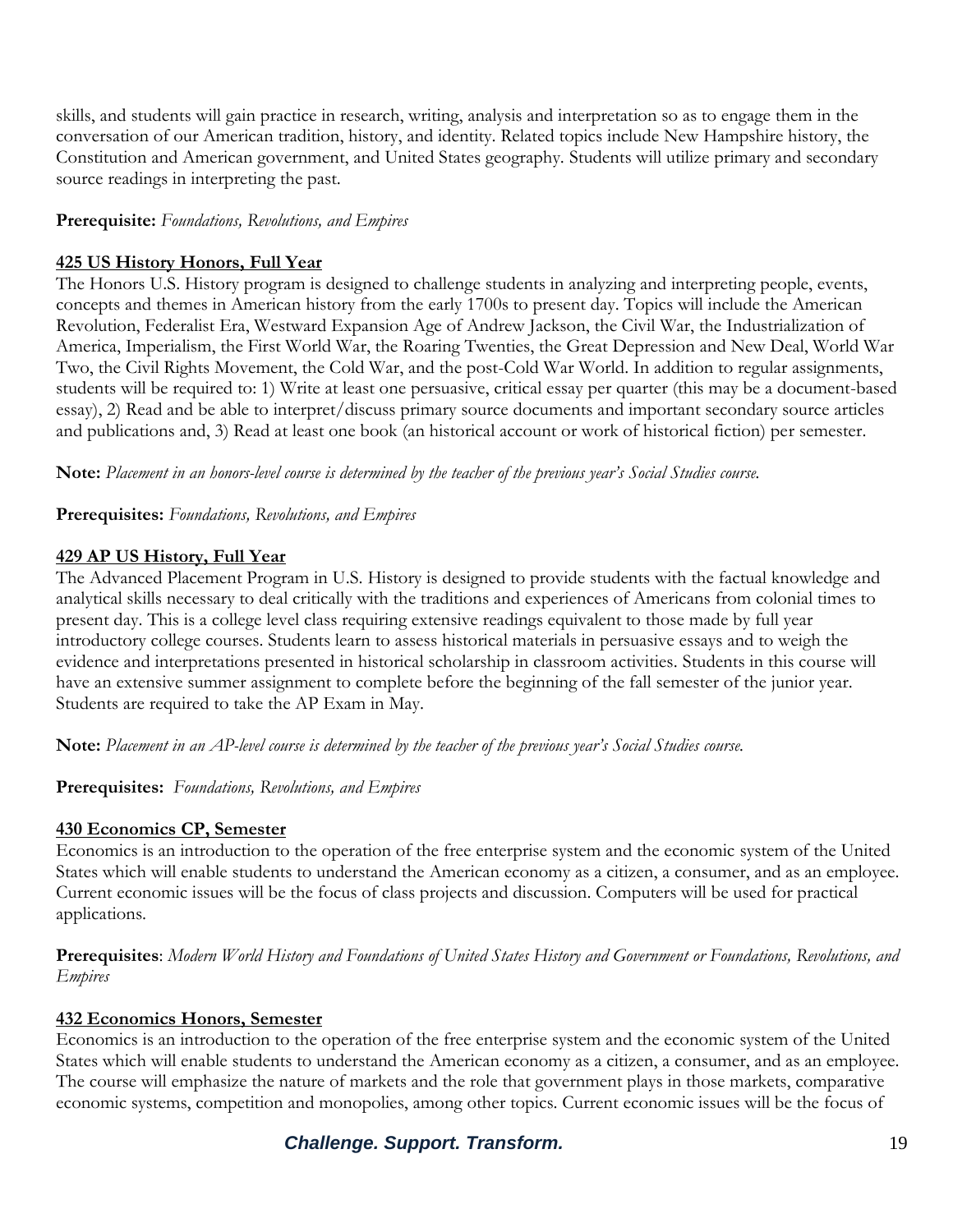class projects and discussion. The Honors level course will involve more research and writing, outside readings, and student independence.

**Note:** *Placement in an honors-level course is determined by the teacher of the previous year's Social Studies course.*

**Prerequisites:** *Modern World History and Foundations of United States History and Government or Foundations, Revolutions, and Empires*

#### **440 Psychology CP, Semester**

This course focuses on the traditional and contemporary schools of thought as well as noted theorists. Special topics include stages of the life cycle, personality theories, cognitive development, and learning theories. Considerable attention is paid to adolescent issues including eating disorders, stress management, and motivation.

**Prerequisite:** *Modern World History and Foundations of United States History and Government or Foundations, Revolutions, and Empires*

## **450 Sociology CP, Semester**

Sociology introduces the student to the study of people in their social environment, with focus on the socialization process. Students will analyze human social behavior and will determine how "group identity" affects interpersonal relationships. Other areas studied include the family, peer groups, education, and the effects poverty, prejudice and discrimination have on societies.

**Prerequisite:** *Modern World History and Foundations of United States History and Government or Foundations, Revolutions, and Empires*

#### **466 Civics CP, Semester**

This semester course will give students an overview of the United States government and the responsibilities of citizenship. The focus of this course is to prepare students to participate in exercising their political responsibilities as thoughtful and informed citizens. Civics provides a basis for understanding the rights and responsibilities for being an American citizen and a framework for competent and responsible participation. Topics covered include the Constitutional foundations of our government; the three branches of government; the history of political parties; government at the local, state, and national level; civil rights; and public participation in the democratic process. Course work will include readings, current events, and writing position papers as well as research.

**Prerequisite:** *Modern World History and Foundations of United States History and Government or Foundations, Revolutions, and Empires*

## **467 AP US Government, Full Year**

This full year course will prepare students for the Advanced Placement Exam in U.S. Government and Politics. The class covers the following content areas: the Constitutional background of American democracy, the history of political parties and interest groups in American society, and their influence and effect upon American political history. The class also covers the three branches of government, their functions and powers, and investigates the series of checks and balances that hold them together. Civil rights, civil liberties, and public participation in the government process at the local, state, and national level are also included. Students are required to take the AP Exam in May. *Successful completion of this course and the accompanying exam could gain the student introductory college credit in government, therefore, this class will require substantial work on the part of the student. There will be heavy emphasis placed upon the student's writing and reading skills. Students will be required to write numerous essays and read outside sources in addition to the text, as well as complete an extensive summer assignment before the course begins in the fall semester.* 

## **Challenge. Support. Transform.** 20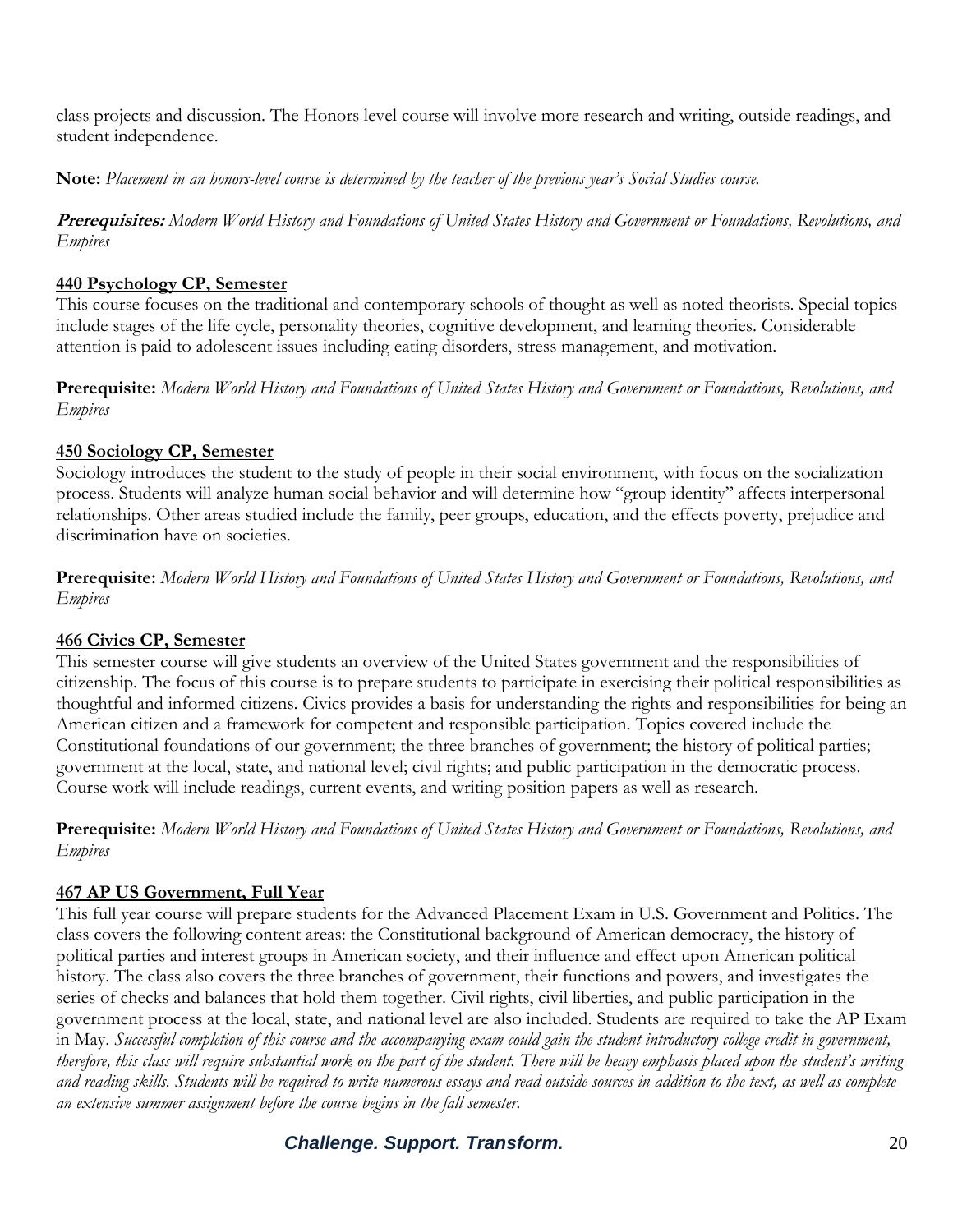**Note:** *Placement in an AP-level course is determined by the teacher of the previous year's Social Studies course.*

**Prerequisite:** *AP or Honors United States History*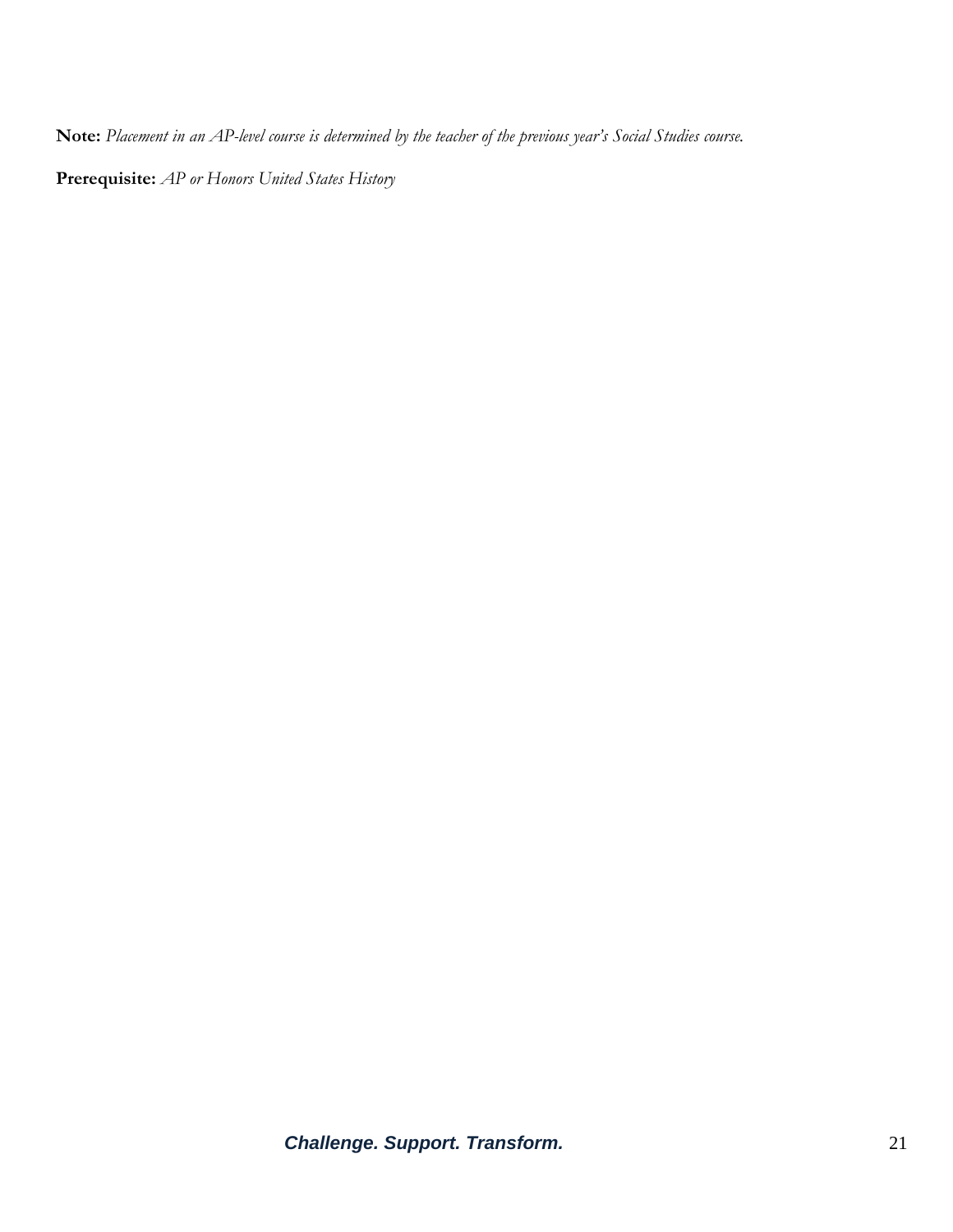## **WORLD LANGUAGES**

### **511 French I CP, Full Year**

An elementary level course, French I focuses on the language skills of reading, writing, speaking and listening. The fundamentals of grammar as well as dictionary skills will be introduced. Students will learn to communicate in the present and near future tense. The student will also learn greetings, introductions, farewells, and expressions of time, numbers, weather and other thematic vocabulary throughout the year. Conversation is an integral part of this course and students will be encouraged and required to use the language daily. Culture will be introduced so that students will gain appreciation for the French language and people.

#### **512 French II CP, Full Year**

An advanced elementary course, French II builds upon the same skills studied in French I. Both grammar and culture will be studied in more depth and students will become more orally proficient as they learn to use the French language. Greater oral proficiency is a main goal of this course. A more varied vocabulary including idiomatic expressions will be studied. Selected readings in context will be explored to increase reading comprehension and cultural awareness. Oral proficiency will be highlighted by means of student dialogs and teacher-initiated conversations.

**Prerequisite:** *French I and recommendation of French teacher.*

#### **510 French III Honors, Full Year**

An intermediate level course, French III Honors emphasizes communication in the language as well as reading and writing skills. Grammar will be used as a tool to enhance reading, writing, and speaking. Vocabulary and culture will be emphasized through authentic French literature as well as newspaper articles, brochures, and advertisements. This course will be primarily conducted in French and all students will be expected to participate on a daily basis.

**Note:** *Placement in an honors-level course is determined by the teacher of the previous year's World Language course.*

**Prerequisite:** *French II and recommendation of French teacher.*

#### **514 French IV Honors, Full Year**

An advanced level course, French IV Honors focuses on advanced grammar so that students will be better able to express themselves in French. French IV reviews all grammatical concepts learned previously as well as focuses on more advanced grammar. In order to lead students to a greater appreciation for the literature and customs of the French language, French literature will have a stronger emphasis. Classic French short stories or novels will be read and studied each term. French is the official language of this course. All students will be required to participate in French on a daily basis.

**Note:** *Placement in an honors-level course is determined by the teacher of the previous year's World Language course.*

**Prerequisite:** *French III and recommendation of French teacher.*

#### **515 French V Honors, Full Year**

French V Honors is an advanced level course which concentrates on French culture and literature. Grammar will continue to be a focus and will be taught in context through the literature and culture. Students will be expected to be orally proficient to the point that they will be active participants on a daily basis as well as leaders who will often take the role as teacher in the classroom. Students will be expected to keep themselves current with events that are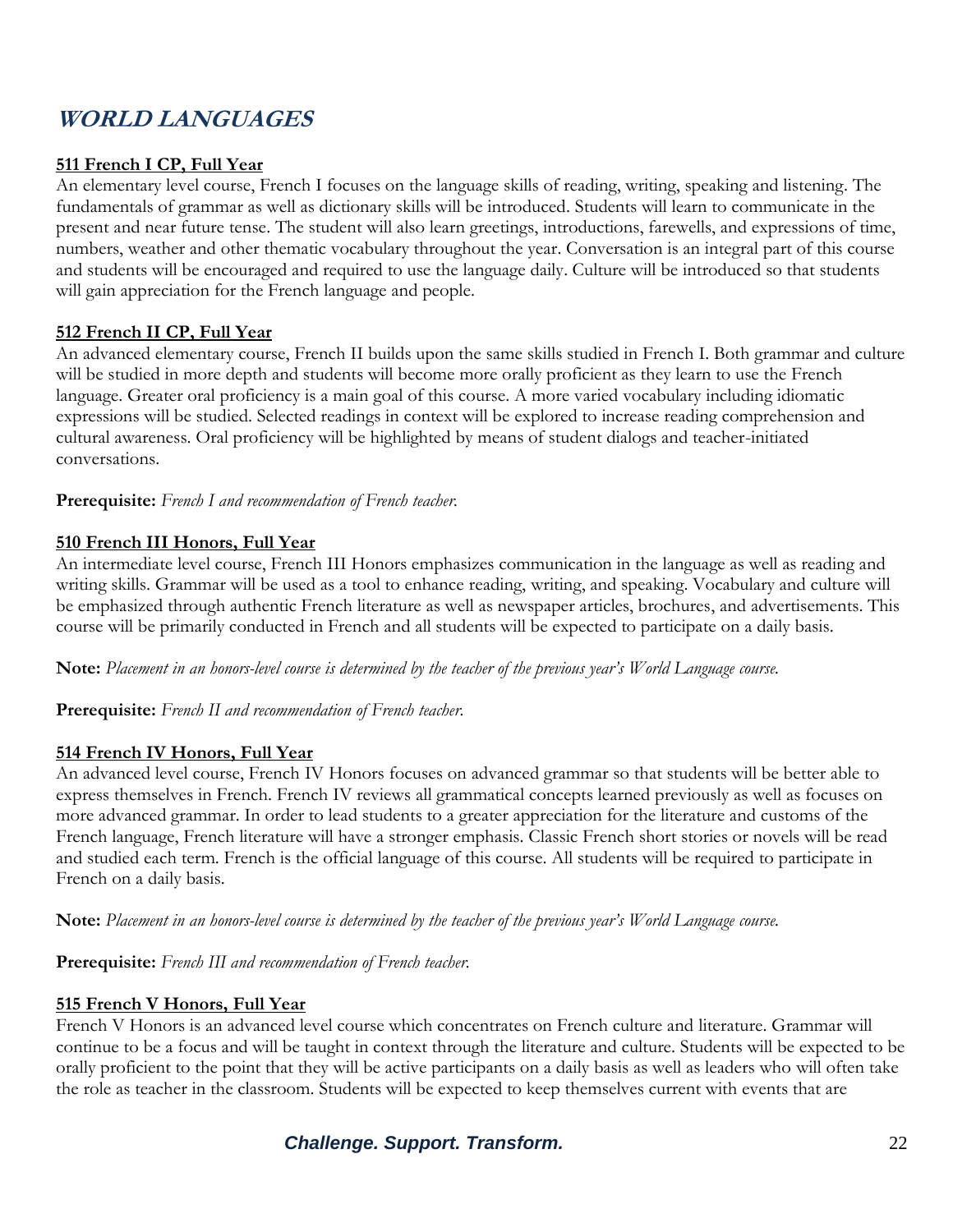happening in the French speaking world. The Internet as well as other media will be used to enhance essay writing as well as oral proficiency.

**Note:** *Placement in an honors-level course is determined by the teacher of the previous year's World Language course.*

**Prerequisite:** *French IV and recommendation of French teacher.*

### **531 Spanish I CP, Full Year**

Spanish I is an introductory course that explores the skills of reading, writing, listening and speaking. Spanish grammar, vocabulary, and culture are represented with the help of the Spanish text and supplementary material, such as video and audio CDs. Reading skills are stressed throughout, and oral proficiency is addressed via question/answer exercises, dialogues and everyday conversations and situation enactments. The overall objective of this course is to instill an appreciation for the Spanish language and culture, to increase awareness of the Hispanic world in both hemispheres and to give students the necessary skills to communicate at the introductory/novice level.

## **532 Spanish II CP, Full Year**

Spanish II is an advanced elementary course which builds upon the same skills studied in Spanish I. Students will further develop their listening, speaking, reading, and writing skills in Spanish. Grammar, vocabulary, and culture will be studied more in-depth. Oral proficiency will be highlighted by means of student dialogues and teacher-initiated conversations.

**Prerequisites:** *Spanish I and recommendation of Spanish teacher.*

## **533 Spanish III CP, Full Year**

Spanish III CP is an intermediate-level course that emphasizes the communication of ideas and meanings for practical purposes. All material - vocabulary, grammar, and culture - is rooted in a real-life context. Students will engage in communicative tasks that are relevant to their lives. This course weaves in culture from the Spanishspeaking world with language activities, hence these are taught concurrently. This course will be taught at a slower pace than Spanish III Honors and will consist of a total review of Spanish II.

**Note:** *Spanish III CP does not meet the prerequisites for Spanish IV.*

**Prerequisites:** *Spanish II and recommendation of Spanish teacher.*

## **530 Spanish III Honors, Full Year**

Spanish III Honors is an intermediate level course emphasizing communication in the language with an additional focus on writing skills. Grammar will be used within the context of class readings and written work. Students will be expected to primarily use Spanish in daily reading, writing, and speaking. Spanish literature will be studied through a variety of Hispanic stories. Vocabulary and culture will be reinforced through topics and readings from the textbook. This course will be conducted predominantly in Spanish and all students will be expected to participate in the target language.

**Note:** *Placement in an honors-level course is determined by the teacher of the previous year's Spanish course.*

**Prerequisites:** *Spanish II or Spanish III CP and recommendation of Spanish teacher.*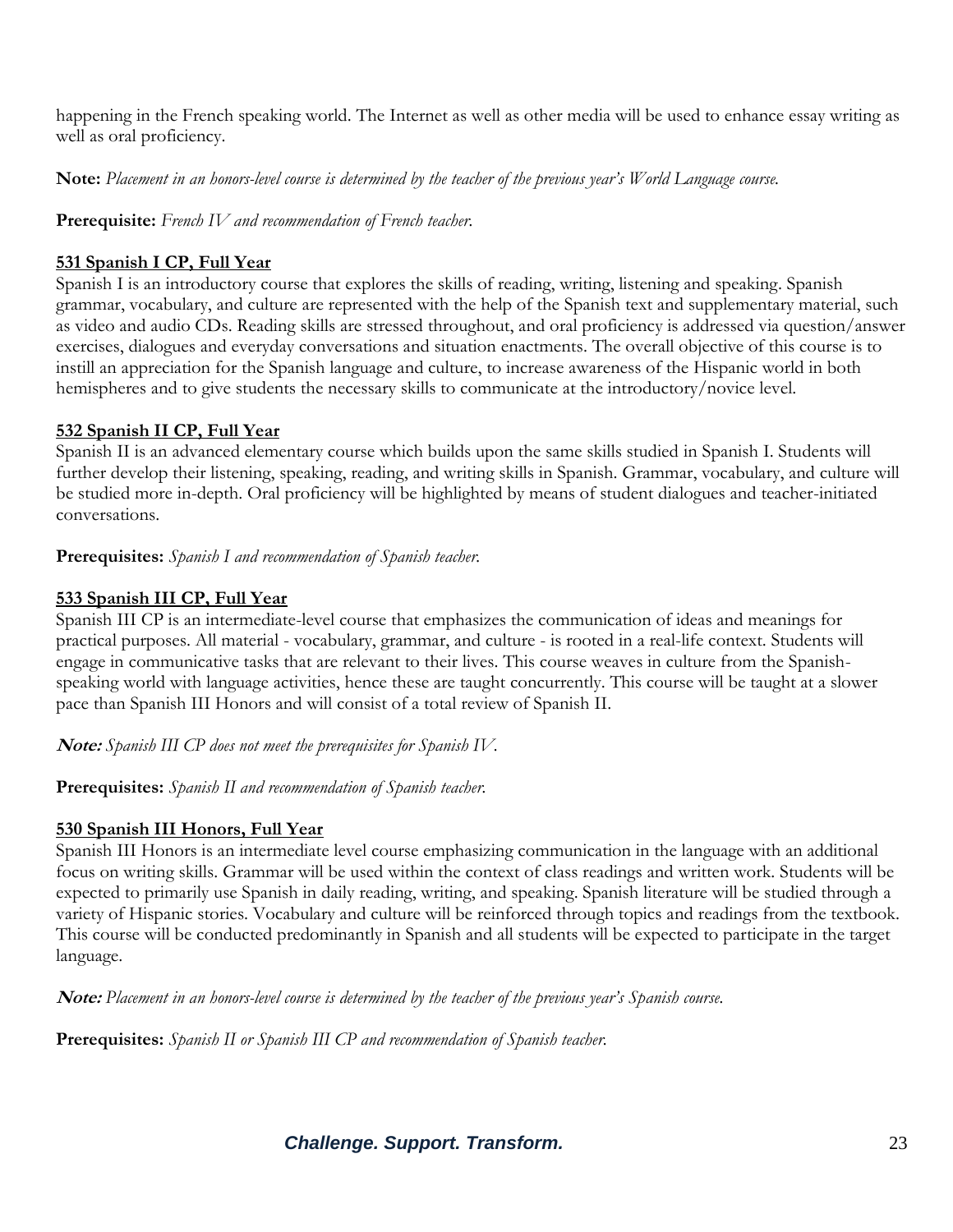### **534 Spanish IV Honors, Full Year**

An advanced level course, Spanish IV Honors will focus on advanced grammar so that students will be able to better express themselves in the target language. The present and past subjunctive will be studied in addition to a thorough review of grammatical concepts. Spanish literature will have a higher emphasis in this course. Students will be reading and discussing classic Spanish short stories. This will then lead to a greater appreciation for the literature and customs of the language. Spanish is the official language of this course. All students will be required to participate in Spanish on a daily basis.

**Note:** *Placement in an honors-level course is determined by the teacher of the previous year's Spanish course.*

**Prerequisites:** *Spanish III Honors and recommendation of Spanish teacher.*

#### **535 Spanish V Honors, Full Year**

Spanish V Honors is an advanced course designed to prepare motivated students for further study of the Spanish language and Hispanic cultures in college, as well as for experiences in Spanish-speaking areas. Oral proficiency and vocabulary building receive particular attention, and students are required to use Spanish at all times. The Internet as well as other media will be used to enhance essay writing as well as oral proficiency. Visual arts, music, and authentic literature are studied, and students are expected to participate in and/or initiate a range of speaking activities stemming from the works and topics considered, such as casual or spontaneous conversations and discussions, debates, and skits. There are also more formal oral presentations, which students prepare beforehand. Students are asked to keep current with national and world events, in Spanish-speaking regions and elsewhere, and they should be prepared to bring these issues to the class as discussion topics.

**Note:** *Placement in an honors-level course is determined by the teacher of the previous year's Spanish course.* 

**Prerequisites:** *Spanish IV Honors and recommendation of Spanish teacher.*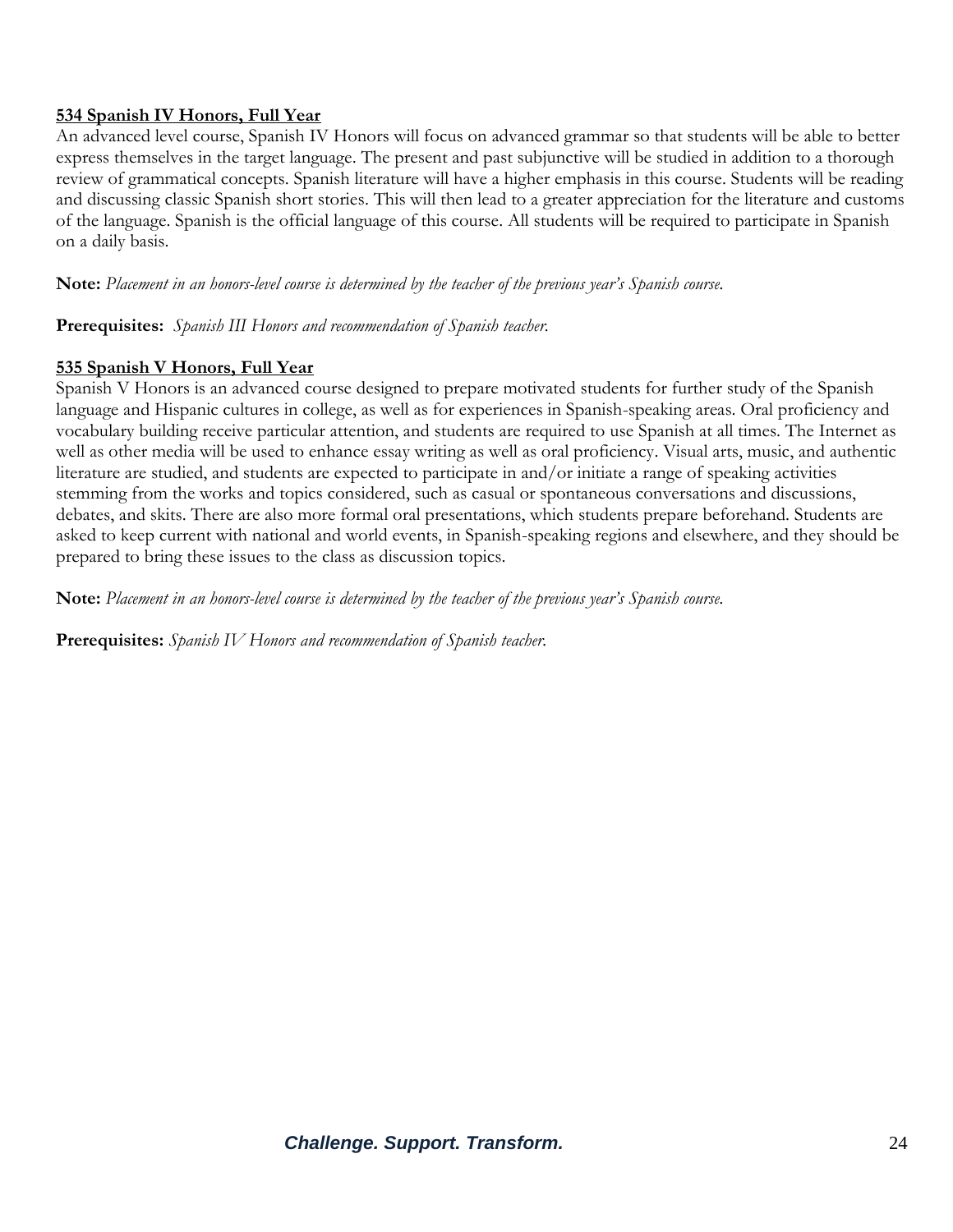## **FINE ARTS/TECHNOLOGY**

#### **711 Introduction to Digital and Fine Arts, Semester**

In this class students will explore the introductory elements and principles of traditional art and design, as well as exploring digital media and graphic design. Working with both computers and by hand, students will experiment with drawing, painting and 3-D design. The key principles of composition - line, shape, space, color, texture, rhythm, movement, repetition, contrast and balance - will be studied. Students will then apply these principles, working with design software as well as with pen and ink, pastels, charcoal and other media. This is a hands-on course, and will take place in both the computer lab and art studio.

#### **717 Graphic Design and Drawing, Semester**

This course focuses on digital/computer-based graphic design based strongly in traditional techniques; students' time will be spent working equally in both media. This course will teach the fundamental principles of composition, drawing and graphic design through use of both hands-on techniques and graphic design software. Students will use varied media for drawing by hand in pen and ink, charcoal and pencil to study composition, figure drawing, and 2 dimensional design. Using digital media, students will work with image-making, typography, composition, and working with color and shape.

#### **Prerequisite:** *Introduction to Digital and Fine Arts*

#### **718 Digital Photography, Semester**

This course will introduce students to both digital photography and the manipulation of images through software such as Adobe Photoshop. Students will learn the basics of operating a digital camera, photo editing, and printing. Emphasis will be placed on creativity in composition of images, use of camera controls, exposure, and use of digital imaging software. Using Photoshop, students will practice manipulating images, such as corrections and layering, and with creating photomontage and page layout.

**Note:** *Students are required to have their own digital camera. This course does NOT include 35mm photography or darkroom technique.*

#### **720 Painting Workshop, Semester**

Painting workshop is a continuing in-depth art experience that will focus on the use and development of art skills from Digital and Fine Arts. Students will investigate the emotional use of color and the use of light in painting. The art of composition and the elements and principles of design will be reviewed and used in this class. Students will work with tempera paint, watercolor, acrylics, and mixed media. The process of block printing will also be explored.

#### **Prerequisite:** *Introduction to Digital and Fine Arts*

#### **722 Pottery, Semester**

This is a beginner's class where students will learn the basics of hand-building, the potter's wheel, kiln firing, glazing, and surface embellishment. Wheel throwing will be demonstrated and students may create one thrown piece. Students will begin with basic slab and coil methods. Surface design techniques such as carving and glazing techniques will be used to enhance forms. Emphasis on design, including balance, proportion and composition will guide student projects. Completed pieces will be displayed in school art exhibits.

#### **725 3-D Modeling and Design, Semester**

This course will blend traditional and digital forms of modeling and design. As with the Graphic Design class, students will use computer modeling to explore and learn principles of three dimensional design, including 3-D

## *Challenge. Support. Transform.* 25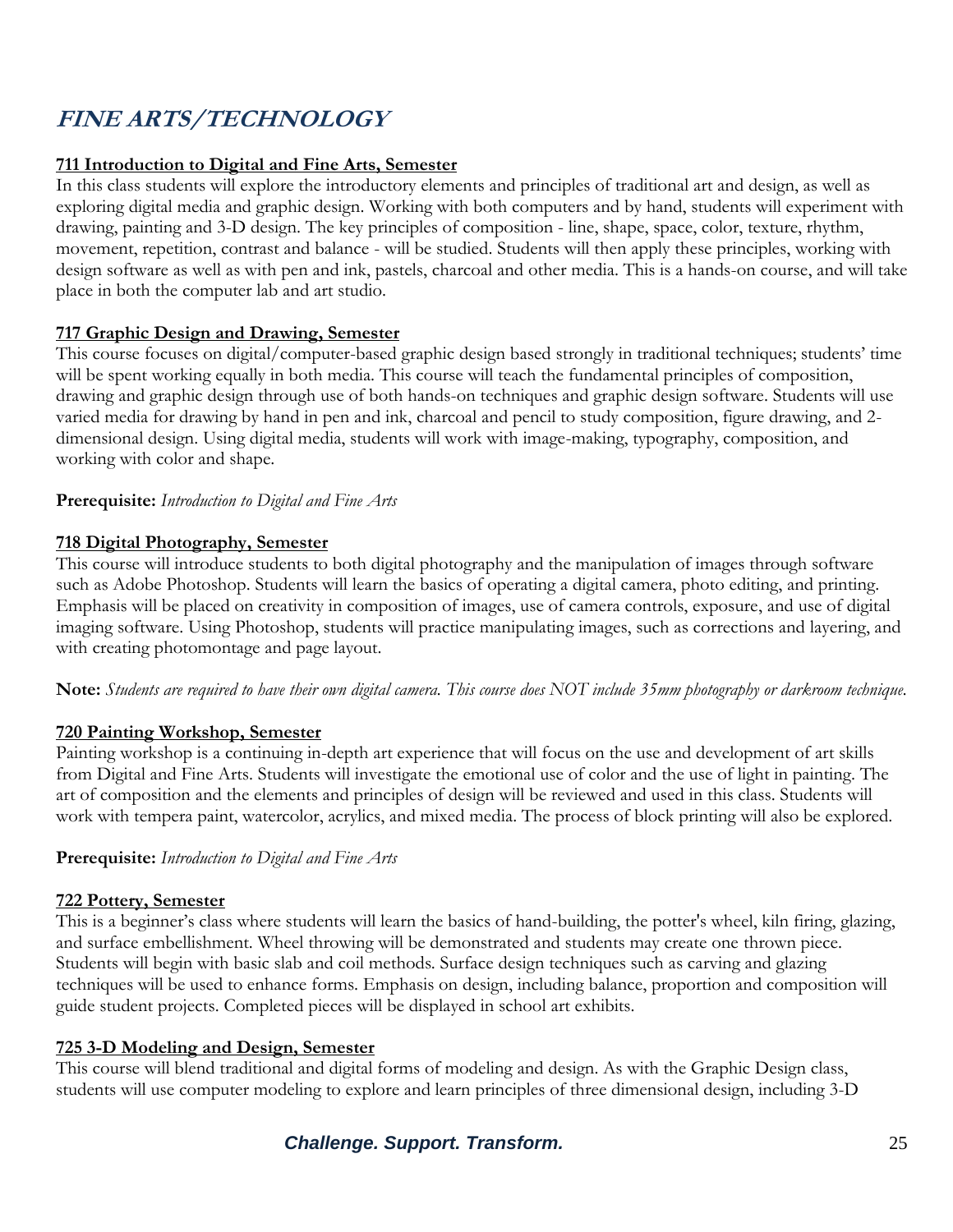printing of projects modeled on computer. However, students will also work in studio to learn hand-building using traditional methods such as pinch, slab, and coil techniques, and additive and subtractive processes using wood, clay, wire, Crea-stone™ and foil. Attention will be given to the aesthetic concepts of spatial proportion (scale, angle, and position), silhouette, negative space, rhythm, balance, light/shadow, and texture.

### **730 Studio Art Honors, Full year**

This full year class is designed for juniors and seniors who are seriously interested in the practical experience of art. The quality and breadth of the work done during the course should reflect first-year college level standards. Therefore, only highly motivated students will be accepted into the program. Students will need to work outside the classroom as well as in, and beyond scheduled periods. Visits to museums and galleries will be used as extensions of school. Students are selected for Studio Art largely on the basis of teacher recommendation and portfolio review. Completion of the AP Studio Art Exam in May is optional. Students are responsible for portfolio costs which are approximately \$150.

#### **Prerequisite:** *Introduction to Digital and Fine Arts and at least one other art course.*

## **735 Introduction to Theater Arts, Semester**

This course offers hands-on experience in all aspects of theatrical production, including acting, directing, lighting, stagecraft, and design of sets and costumes. Much of the course is project based; several full length and short plays provide the context for design and scene work. Students work on production teams to design set, costume and publicity materials for a hypothetical production. Students also help to create the actual set pieces for the STA Drama production during that semester.

## **745 Concert Band, Full Year**

This course involves daily rehearsals of a variety of musical selections. Required activities include school concerts, and occasional public events and festivals.

**Note:** *Students are required to provide their own instruments or to rent them.*

## **761/762 Concert Choir, Semester**

The choir class rehearses daily and performs a wide variety of musical selections throughout each semester. Students become familiar with reading musical notation and rhythms. Required activities include school concerts, and occasional public events and festivals. *No previous music experience is required.*

#### **767 Music Exploration, Semester**

Students in this course have the opportunity to study and learn a variety of basic elements of music, such as rhythm and note-reading, while learning beginner vocal and percussion techniques. In a program of project-based learning students may look into a variety of musical styles and periods, learning how music through the centuries has relied on the basic elements of music for a foundation. This course is ideal for the student who wants to learn about music but does not have a background in music or play an instrument.

#### **777 Music Theory Honors, Semester**

This course is suggested for students planning to major or minor in music in college. Students will study the elements used in the construction of all types of music such as scales, chords, key signatures and intervals, as well as their functions and relationships in various settings. Students will use these skills for analysis of musical compositions, as well as composing their own pieces. Ear training is extensive and detailed and students cover a comprehensive body of music.